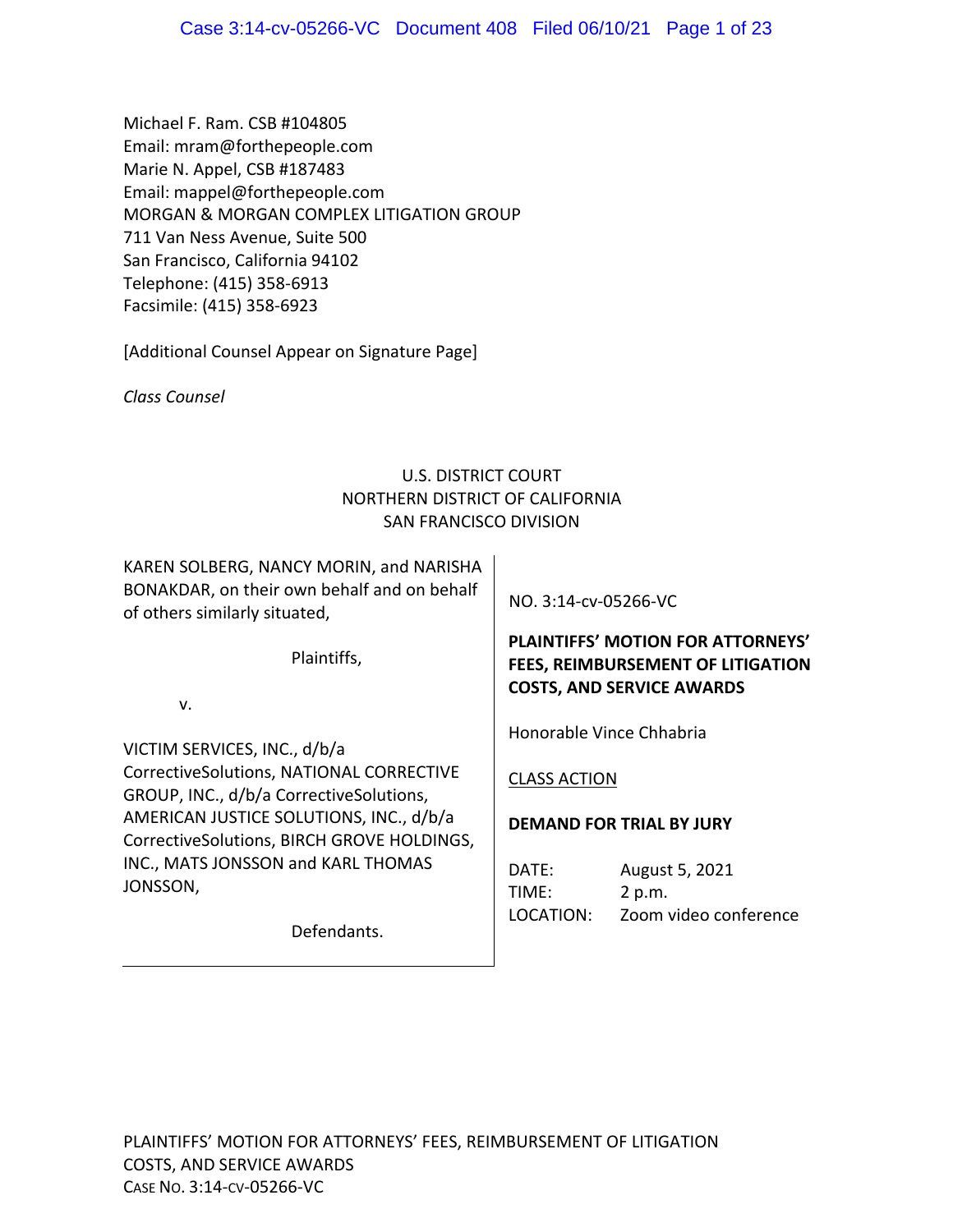## TO: THE CLERK OF THE COURT; and

TO: DEFENDANTS VICTIM SERVICES, INC., d/b/a CorrectiveSolutions, NATIONAL CORRECTIVE GROUP, INC., d/b/a CorrectiveSolutions, AMERICAN JUSTICE SOLUTIONS, INC., d/b/a CorrectiveSolutions, BIRCH GROVE HOLDINGS, INC., MATS JONSSON and KARL THOMAS JONSSON, AND ITS ATTORNEYS OF RECORD:

PLEASE TAKE NOTICE that on August 5, 2021, at 2:00 p.m., via Zoom video conference,

Plaintiffs will move for approval of attorneys' fees, reimbursement of litigation costs, and

service awards. The motion will be based on this notice of motion, the memorandum of points

and authorities, the declarations of Blythe H. Chandler, Paul Arons, Deepak Gupta, and

Michael F. Ram, the records and file in this action, and such other matter as may be presented

before or at the hearing of the motion.

RESPECTFULLY SUBMITTED AND DATED this 10th day of June, 2021.

TERRELL MARSHALL LAW GROUP PLLC

By: /s/ Blythe H. Chandler, *Admitted Pro Hac Vice* Blythe H. Chandler, *Admitted Pro Hac Vice* Email: bchandler@terrellmarshall.com Beth E. Terrell, CSB #178181 Email: bterrell@terrellmarshall.com 936 North 34th Street, Suite 300 Seattle, Washington 98103‐8869 Telephone: (206) 816‐6603 Facsimile: (206) 319‐5450

Paul Arons, CSB #84970 Email: lopa@rockisland.com LAW OFFICE OF PAUL ARONS 685 Spring Street, Suite 104 Friday Harbor, Washington 98250 Telephone: (360) 378‐6496 Facsimile: (360) 378‐6498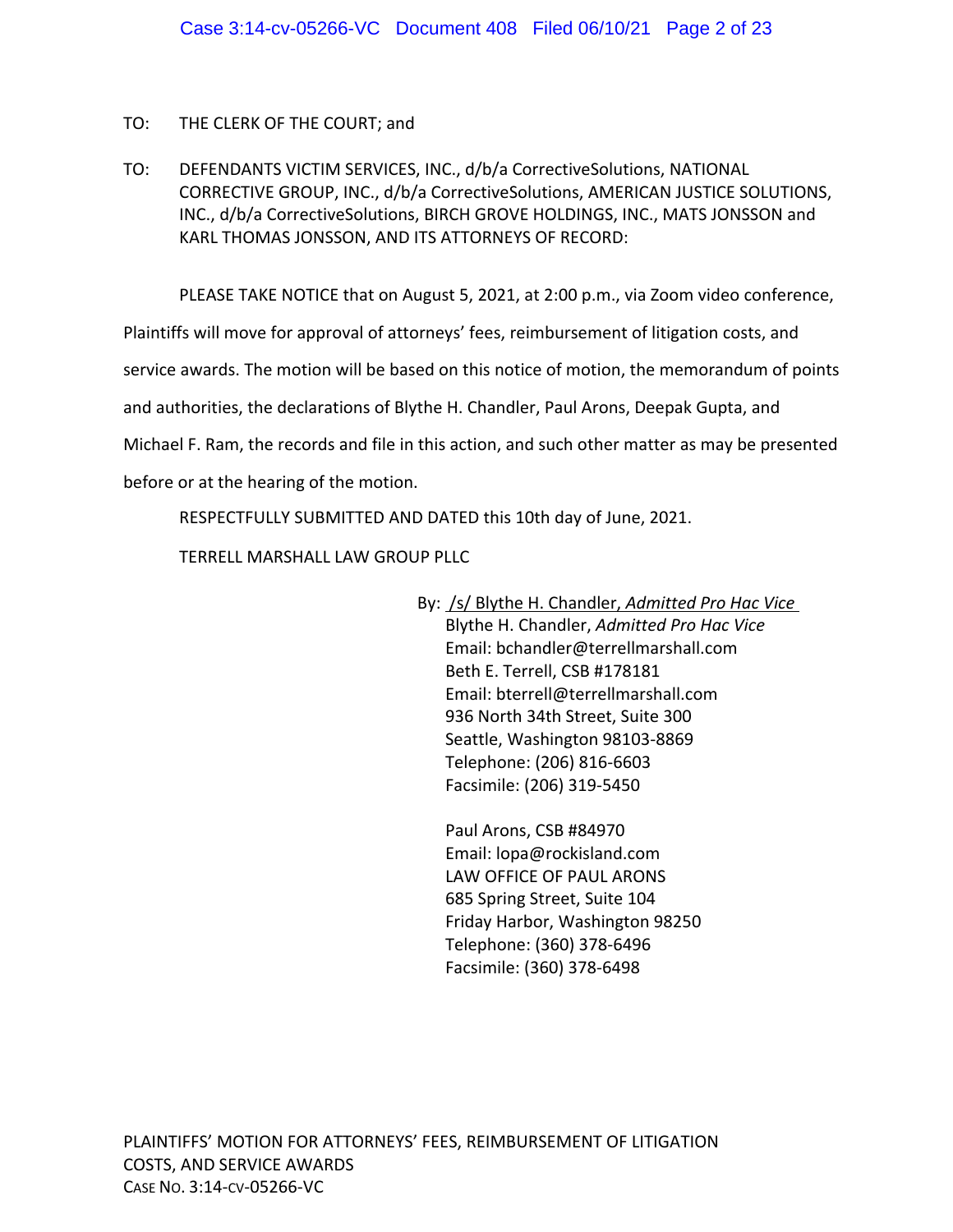Deepak Gupta, *Admitted Pro Hac Vice* Email: deepak@guptawessler.com GUPTA WESSLER PLLC 1900 L Street, NW, Suite 312 Washington, DC 20036 Telephone: (202) 888‐1741 Facsimile: (202) 888‐7792

Michael F. Ram. CSB #104805 Email: mram@forthepeople.com Marie N. Appel, CSB #187483 Email: mappel@forthepeople.com MORGAN & MORGAN COMPLEX LITIGATION GROUP 711 Van Ness Avenue, Suite 500 San Francisco, California 94102 Telephone: (415) 358‐6913 Facsimile: (415) 358‐6923

*Class Counsel*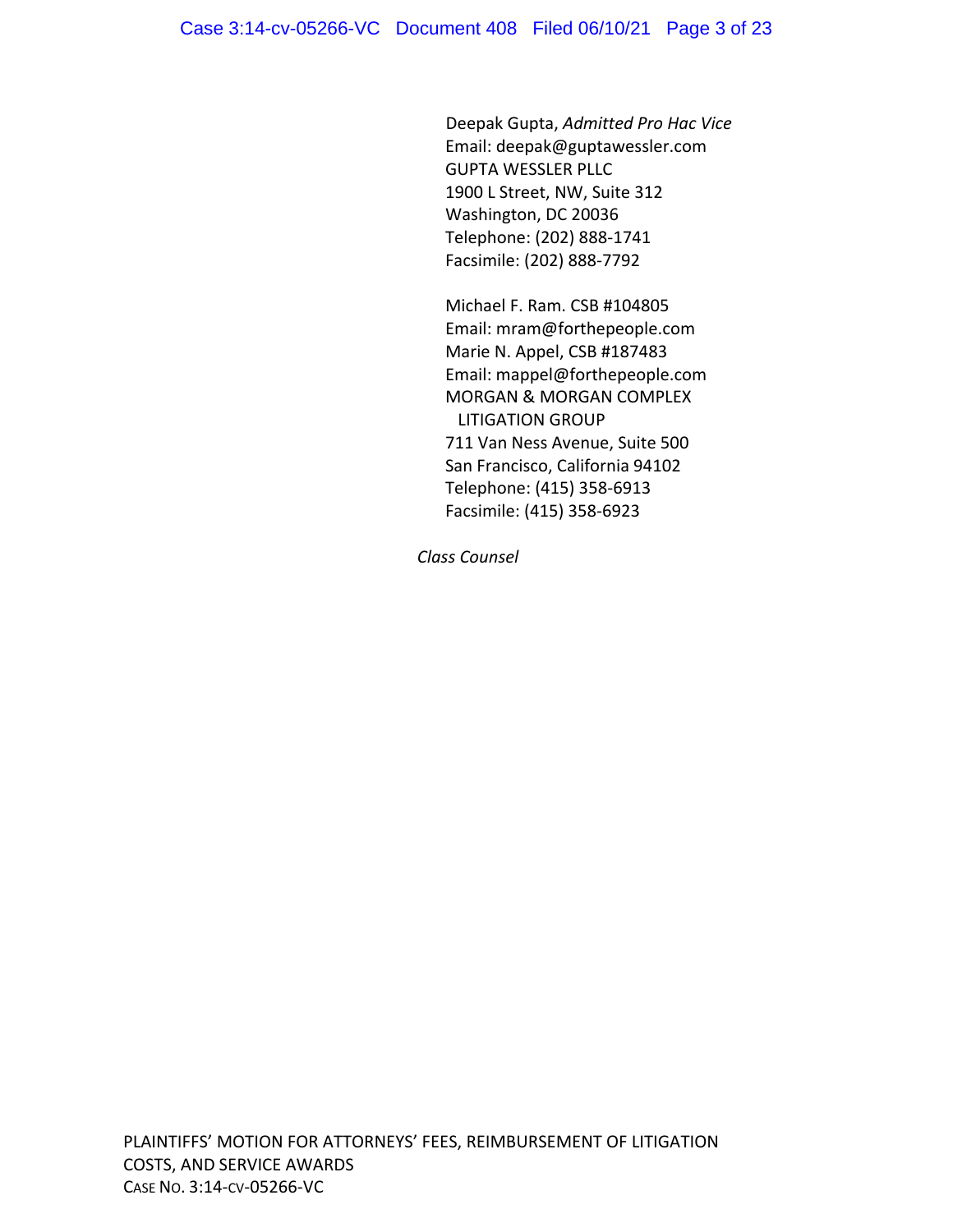## **TABLE OF CONTENTS**

| $\mathsf{I}$ . |    |                                                                              |                                                                  | Page No.                                                            |  |  |  |  |  |
|----------------|----|------------------------------------------------------------------------------|------------------------------------------------------------------|---------------------------------------------------------------------|--|--|--|--|--|
|                |    |                                                                              |                                                                  |                                                                     |  |  |  |  |  |
| ΙΙ.            |    |                                                                              |                                                                  |                                                                     |  |  |  |  |  |
|                | А. | Plaintiffs and their counsel vigorously litigated on behalf of the Classes1  |                                                                  |                                                                     |  |  |  |  |  |
|                | В. | Plaintiffs and their counsel negotiated a valuable                           |                                                                  |                                                                     |  |  |  |  |  |
|                | C. | The Court approved dissemination of notice of the                            |                                                                  |                                                                     |  |  |  |  |  |
| Ш.             |    |                                                                              |                                                                  |                                                                     |  |  |  |  |  |
| IV.            |    |                                                                              |                                                                  |                                                                     |  |  |  |  |  |
|                | А. | The percentage-of-the-fund method is the appropriate method for              |                                                                  |                                                                     |  |  |  |  |  |
|                |    | 1.                                                                           | A fee award of 25% of the Settlement Fund will fairly compensate |                                                                     |  |  |  |  |  |
|                |    |                                                                              | a.                                                               | Class Counsel achieved an excellent settlement                      |  |  |  |  |  |
|                |    |                                                                              | b.                                                               | Class Counsel assumed a significant risk of no recovery 9           |  |  |  |  |  |
|                |    |                                                                              | c.                                                               | Class Counsel's quality of work delivered a recovery for            |  |  |  |  |  |
|                |    |                                                                              | d.                                                               | Awards in similar cases confirm the requested                       |  |  |  |  |  |
|                |    | 2.                                                                           |                                                                  | A lodestar crosscheck confirms the requested fee is reasonable11    |  |  |  |  |  |
|                | В. | Class Counsel's litigation costs were necessarily and reasonably incurred 13 |                                                                  |                                                                     |  |  |  |  |  |
|                | C. | Plaintiffs request combined service and statutory damages                    |                                                                  |                                                                     |  |  |  |  |  |
| V.             |    |                                                                              |                                                                  |                                                                     |  |  |  |  |  |
|                |    |                                                                              |                                                                  | PLAINTIFFS' MOTION FOR ATTORNEYS' FEES, REIMBURSEMENT OF LITIGATION |  |  |  |  |  |

COSTS, AND SERVICE AWARDS ‐ i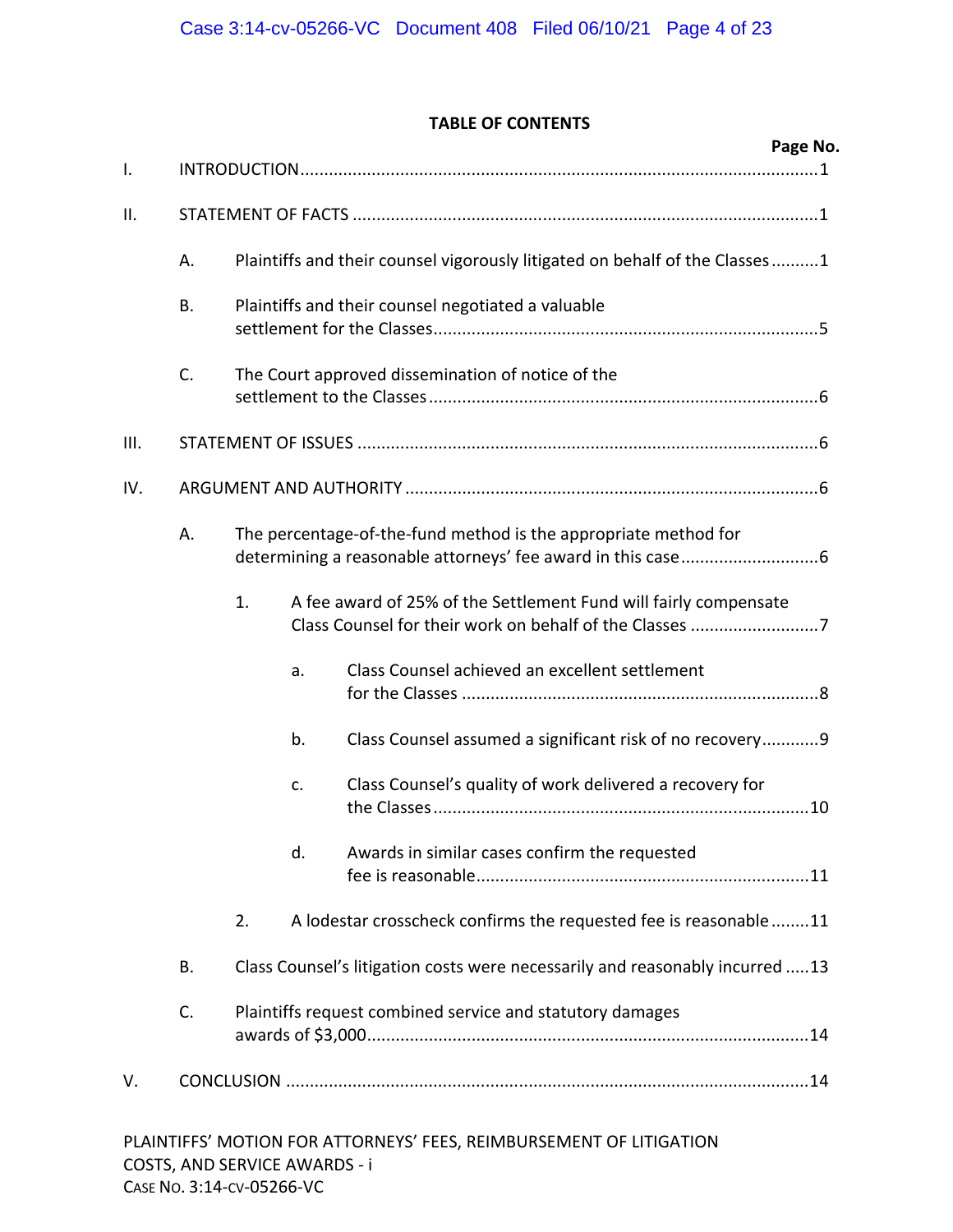# **TABLE OF AUTHORITIES**

# **Page No.**

# **CASES**

| 700 Valencia St. LLC v. Farina Focaccia & Cucina Italiana, LLC,<br>No. 15-CV-04931-JCS, 2018 WL 783930 (N.D. Cal. Feb. 8, 2018) 13 |
|------------------------------------------------------------------------------------------------------------------------------------|
| Abante Rooter & Plumbing, Inc. v. Pivotal Payments Inc.,<br>No. 3:16-cv-05486-JCS, 2018 WL 8949777 (N.D. Cal. Oct. 15, 2018)14     |
| De La Torre v. CashCall, Inc.,<br>No. 08-CV-03174-MEJ, 2017 WL 5524718 (N.D. Cal. Nov. 17, 2017)11                                 |
| Dickey v. Advanced Micro Devices, Inc.,<br>No. 15-cv-04922-HSG, 2020 WL 870928 (N.D. Cal. Feb. 21, 2020) 12, 13                    |
| Farrell v. Bank of Am. Corp., N.A.,                                                                                                |
| Hefler v. Wells Fargo & Co.,<br>No. 16-cv-05479-JST, 2018 WL 6619983 (N.D. Cal. Dec. 18, 2018)  11, 12, 13                         |
| In re Apple Inc. Device Performance Litig.,<br>No. 5:18-md-02827-EJD, 2021 WL 1022866 (N.D. Cal. Mar. 17, 2021) 11, 12             |
| In re Bluetooth Headset Prods. Liab. Litig.,                                                                                       |
| In re Capacitors Antitrust Litig.,<br>No. 3:17-md-02801-JD, 2018 WL 4790575 (N.D. Cal. Sept. 21, 2018)9, 11, 13                    |
| In re Coordinated Pretrial Proceedings in Petroleum Prods. Antitrust Litig.,                                                       |
| In re Omnivision Techs., Inc.,                                                                                                     |
| In re Online DVD-Rental Antitrust Litig.,                                                                                          |
| In re Yahoo! Inc. Customer Data Sec. Breach Litig.,<br>No. 16-MD-02752-LHK, 2020 WL 4212811 (N.D. Cal. July 22, 2020) 12, 13, 14   |
| PLAINTIFFS' MOTION FOR ATTORNEYS' FEES, REIMBURSEMENT OF LITIGATION                                                                |

COSTS, AND SERVICE AWARDS ‐ ii

CASE NO. 3:14‐CV‐05266‐VC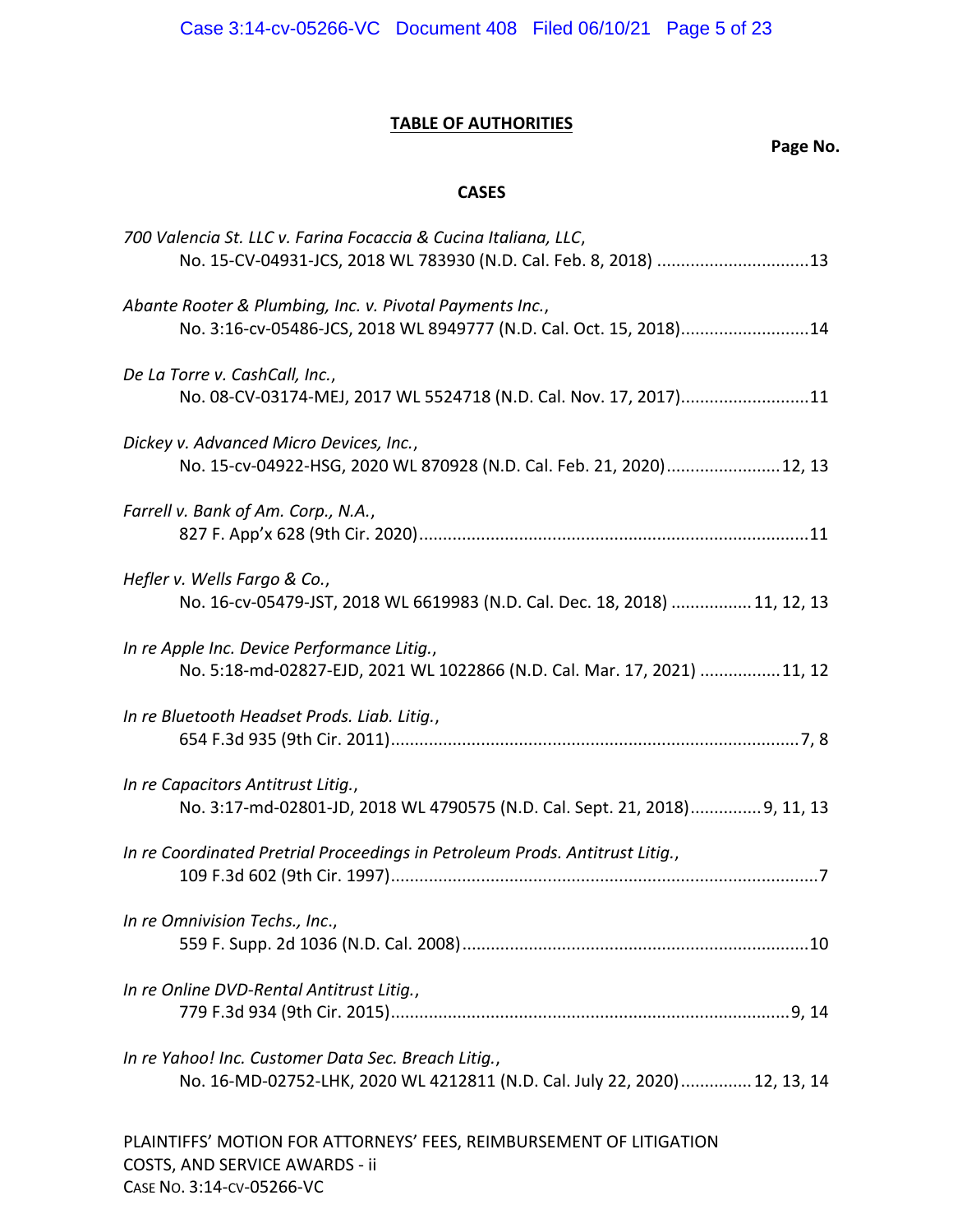| Knight v. Red Door Salons, Inc.,                                                                                     |
|----------------------------------------------------------------------------------------------------------------------|
| Lofton v. Verizon Wireless LLC,<br>No. C 13-05665 YGR, 2016 WL 7985253 (N.D. Cal. May 27, 2016)10                    |
| Nitsch v. DreamWorks Animation SKG Inc.,<br>No. 14-CV-04062-LHK, 2017 WL 2423161 (N.D. Cal. June 5, 2017)  13        |
| Rivas v. BG Retail, LLC,<br>No. 16-CV-06458-BLF, 2020 WL 264401 (N.D. Cal. Jan. 16, 2020)12                          |
| Sanders v. LoanCare, LLC,<br>No. CV 18-9376 PA, 2020 WL 8365241 (C.D. Cal. Dec. 4, 2020) 11                          |
| Staton v. Boeing Co.,                                                                                                |
| Superior Consulting Servs., Inc. v. Steeves-Kiss,<br>No. 17-cv-06059-EMC, 2018 WL 2183295 (N.D. Cal. May 11, 2018)12 |
| Vincent v. Hughes Air W.,                                                                                            |
| Vizcaino v. Microsoft Corp.,                                                                                         |
| Wallace v. Countrywide Home Loans, Inc.,<br>No. SACV 08-1463-JLS, 2015 WL 13284517 (C.D. Cal. Apr. 17, 2015) 10      |
| Wong v. Arlo Techs., Inc.,<br>No. 5:19-CV-00372-BLF, 2021 WL 1531171 (N.D. Cal. Apr. 19, 2021) 13                    |
| Zamora v. Lyft, Inc.,<br>No. 3:16-cv-02558-VC, 2018 WL 4657308 (N.D. Cal. Sept. 26, 2018)11                          |
| Zepeda v. PayPal, Inc.,<br>No. C 10-1668 SBA, 2017 WL 1113293 (N.D. Cal. Mar. 24, 2017) 11                           |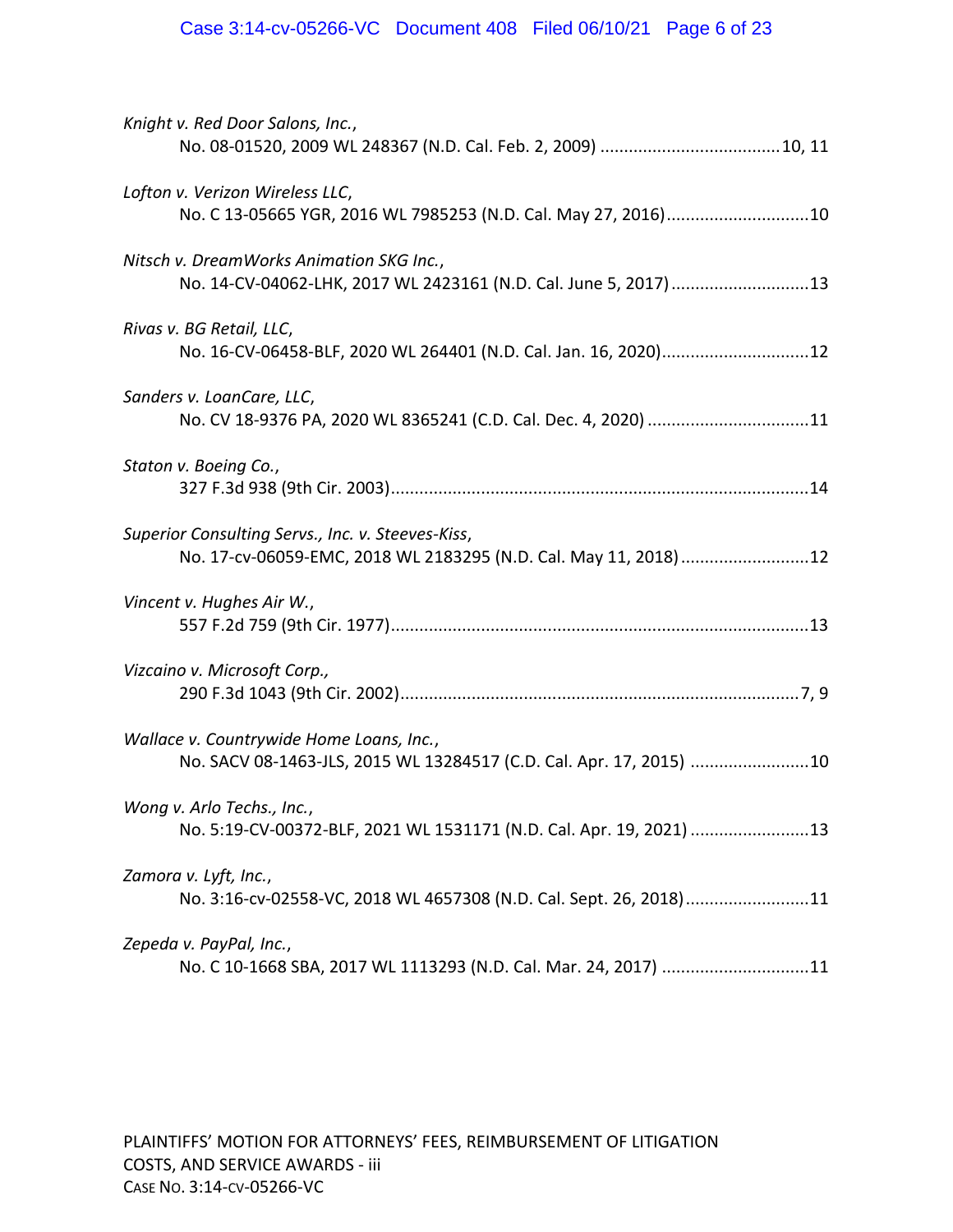## **RULES AND STATUTES**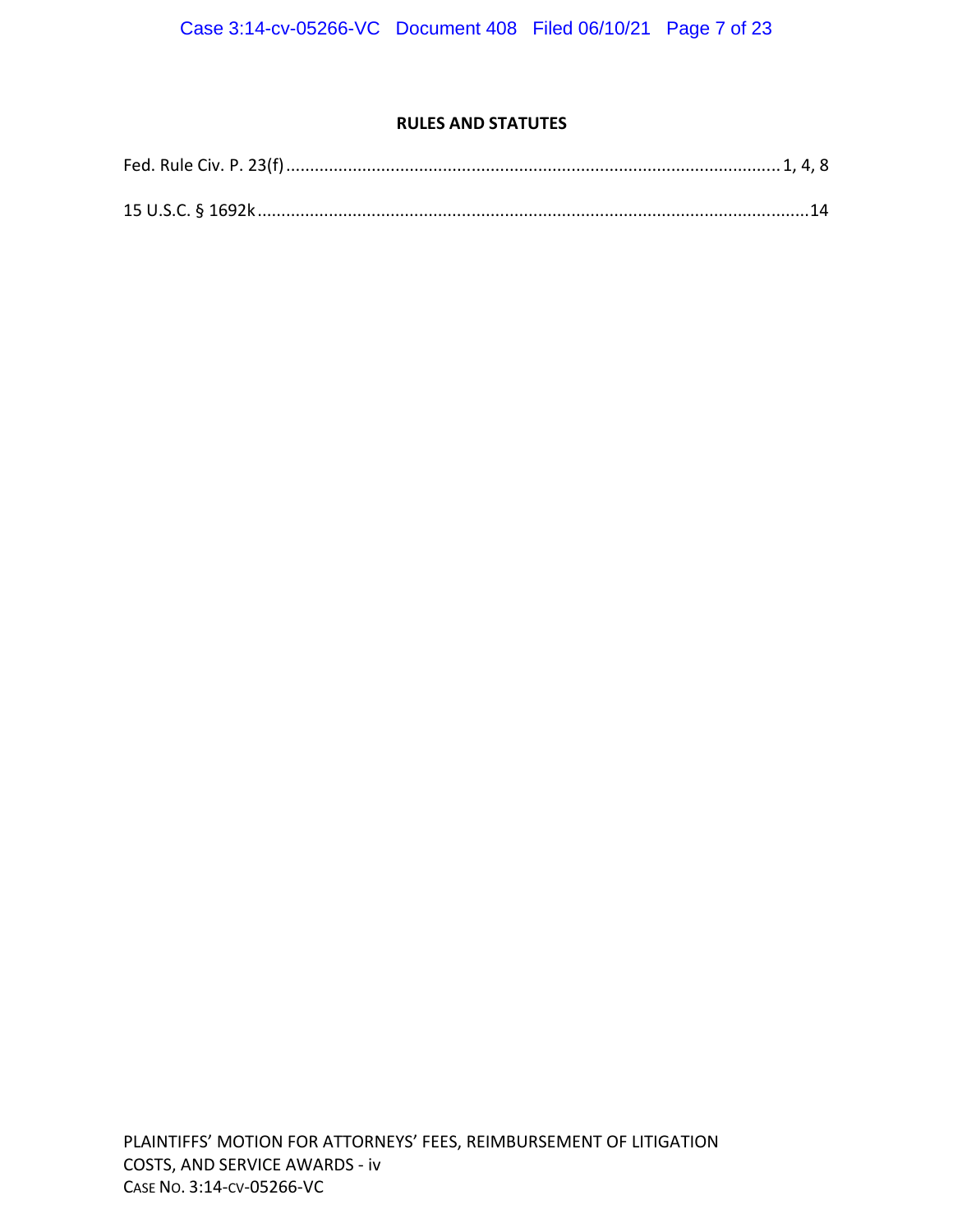### **I. INTRODUCTION**

In the more than six years since Plaintiffs filed their initial complaint in December 2014, the parties briefed numerous motions, including multiple motions to dismiss, a motion to compel arbitration, class certification, two rounds of cross-motions for summary judgment, and two appeals and a Rule 23(f) petition. Discovery encompassed the Defendants named in the initial complaint and those subsequently added to the case, as well as several district attorneys' offices and other third parties with relevant information. When the Classes risked losing on the merits of their claims or prevailing on the merits but being unable to collect any judgment because of Defendants' financial condition, Plaintiffs negotiated a settlement that will provide Class members with cash payments they would likely never receive if the parties continued to litigate.

Plaintiffs now move for an attorneys' fee award equal to 25% of the Settlement Fund, or \$275,000. Consideration of the relevant factors confirms that a fee award at the Ninth Circuit's benchmark of 25% is reasonable. Class Counsel negotiated a valuable settlement for the Classes that eliminated the very real risk of no recovery at all. They devoted more than 3,500 hours to the litigation with no guarantee they would ever be paid for their time. Awards in similar cases confirm the reasonableness of the requested fee as does a lodestar crosscheck, since Class Counsel's lodestar is more than \$2.4 million. Plaintiffs also request reimbursement of \$130, 151.66 in litigation costs that Class Counsel necessarily incurred on behalf of the Class, and request that the Court approve combined service and statutory damage awards of \$3,000 for each Plaintiff.

#### **II. STATEMENT OF FACTS**

## **A. Plaintiffs and their counsel vigorously litigated on behalf of the Classes.**

PLAINTIFFS' MOTION FOR ATTORNEYS' FEES, REIMBURSEMENT OF LITIGATION COSTS, AND SERVICE AWARDS ‐ 1 CASE NO. 3:14‐CV‐05266‐VC Plaintiffs Karen Solberg, Kevin Breazeale, and Kevin Hiep Vu filed this class action lawsuit against defendants NCG, VSI, and Mats Jonsson on December 1, 2014, seeking damages and injunctive relief on behalf of classes of similarly situated persons. Dkt. No. 1. Nancy Morin and Narisha Bonakdar joined the case as Plaintiffs in a First Amended Complaint filed on February 6,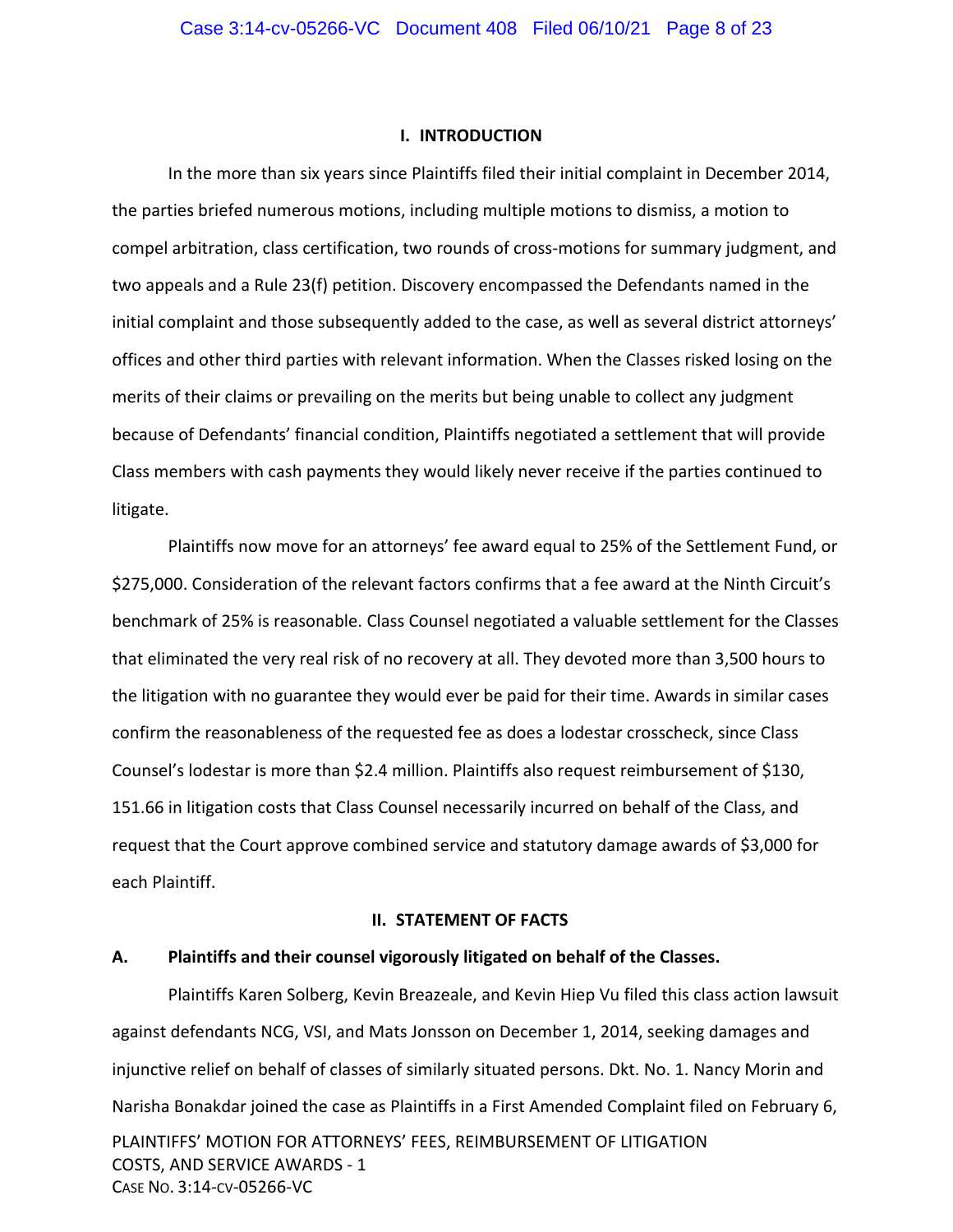## Case 3:14-cv-05266-VC Document 408 Filed 06/10/21 Page 9 of 23

2015. Dkt. No. 8. Plaintiffs added defendants American Justice Solutions, Inc., an entity that runs the day‐to‐day operations of the bad check programs as well as other private probation businesses operated by Defendants, Birch Grove Holdings, Inc., the corporate parent of VSI and AJS, and Karl Thomas Jonsson, the son of Defendant Mats Jonsson and an employee of Birch Grove, and removed Mr. Breazeale and Mr. Vu as named plaintiffs in a Second Amended Complaint filed on May 25, 2018. Dkt. No. 216.

Throughout the litigation, Plaintiffs asserted claims for violations of the Fair Debt Collection Practices Act and the California Unfair Competition Law. Plaintiffs alleged that Defendants are private debt collectors that sent false, deceptive, and misleading letters on the letterhead of district attorneys to collect dishonored checks on behalf of retail merchants in California. Among other things, Plaintiffs alleged that Defendants demanded fees that were not authorized by law and operated without district attorney oversight, as required by state and federal law. *See* Dkt. Nos. 1, 8, 216.

In April 2015, Defendants moved to strike Plaintiffs' state law claims as barred under California Code of Civil Procedure section 425.16, contending that this case was a strategic lawsuit against public participation, or SLAPP suit. Dkt. No. 37. Defendants also moved to dismiss Plaintiffs' claims, arguing that they failed to state a claim upon which relief could be granted and that the Court lacked jurisdiction over the claims. Dkt. No. 38. Following briefing and a hearing, the Court denied both motions. Dkt. Nos. 47‐52, 62‐63. Defendants appealed. Dkt. No. 65. Plaintiffs moved to certify the appeal as frivolous and Defendants for a stay. Dkt. Nos. 72, 74, 76-81. The Court denied both motions. Dkt. No. 83.<sup>1</sup>

In October 2015, VSI moved to compel individual arbitration of Ms. Bonakdar's claims. Dkt. No. 92. Plaintiffs opposed, arguing that there was no valid contract formed between Ms. Bonakdar and VSI and that the arbitration agreement is unconscionable. Dkt. No. 106. The

 $<sup>1</sup>$  At the Court's request, the parties briefed the issue of whether a district court may rule on the</sup> merits of a plaintiff's claim prior to class certification or class notice, since Rule 23 generally prohibits so‐called "one‐way intervention." Dkt. Nos. 85, 95, 98, 100.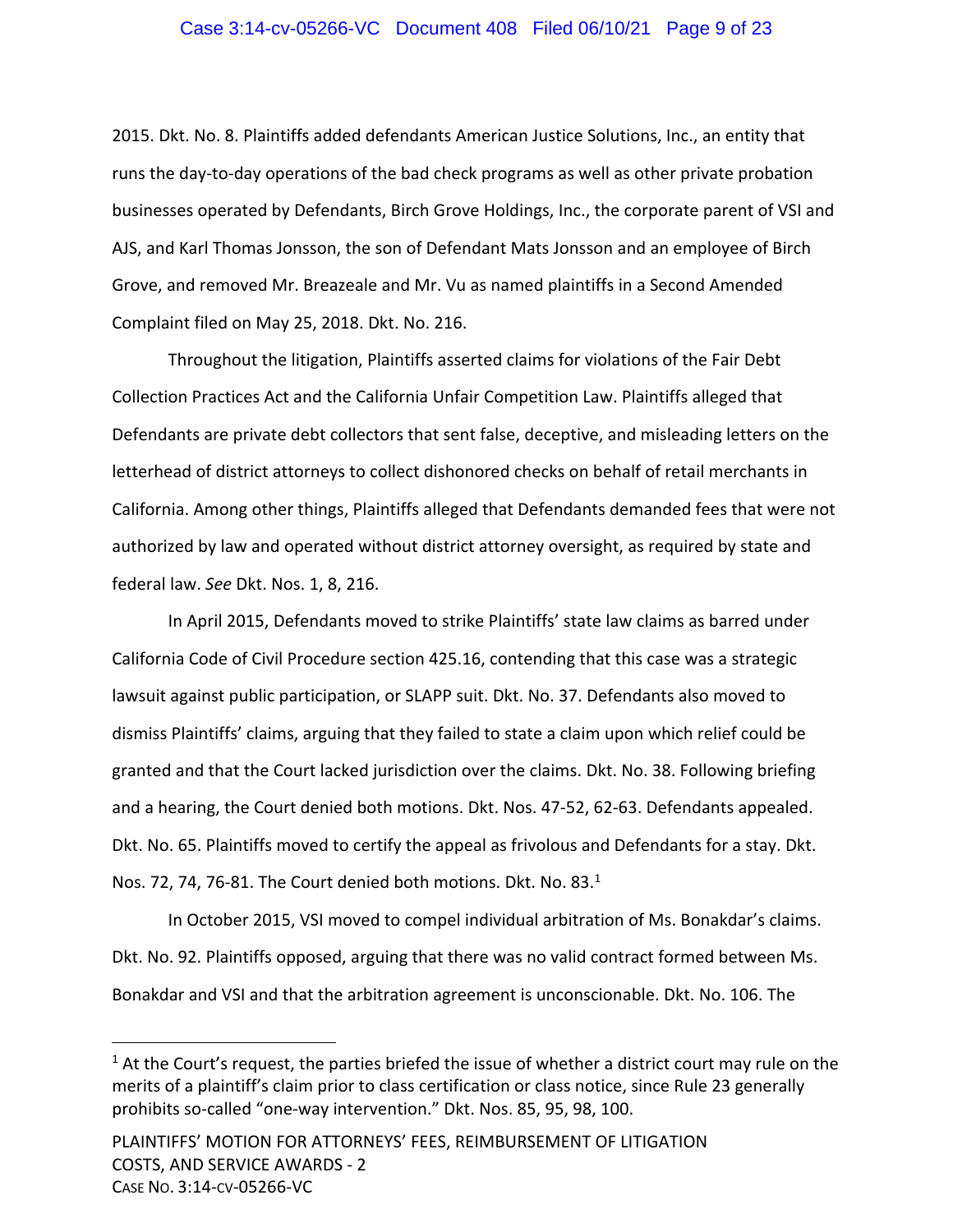## Case 3:14-cv-05266-VC Document 408 Filed 06/10/21 Page 10 of 23

Court requested further briefing on the question of whether it is appropriate for disputes that arise between a private company that assists in the operation of the criminal justice system and citizens to be resolved through arbitration. Dkt. No. 120; *see also* Dkt. Nos. 123, 131. The Court invited further briefing on the application of the FAA to the dispute. Dkt. Nos. 135‐137. Ultimately, the Court denied VSI's motion, holding that the FAA did not apply and that California law does not allow arbitration of a dispute arising out of the exercise of the government's criminal law enforcement powers. Dkt. No. 140. VSI appealed. Dkt. No. 144.

The Ninth Circuit consolidated the two appeals and held oral argument on September 13, 2017. On January 8, 2018, the Ninth Circuit issued its decision, concluding that it lacked jurisdiction to consider the Court's denial of Defendants' motion to strike and affirming the Court's denial of VSI's motion to compel arbitration because the purported agreement was not a private contract subject to the FAA. Dkt. No. 187. The Ninth Circuit denied Defendants' petition for rehearing or rehearing en banc. Dkt. No. 209.

The parties commenced discovery while the appeals proceeded. Over several years, the parties engaged in targeted but thorough discovery. Defendants and third parties produced thousands of documents and the parties took more than 20 depositions, including Rule 30(b)(6) depositions of multiple district attorneys' offices. Chandler Decl*.* ¶ 10. Plaintiffs served subpoenas on several major creditors that submitted unpaid checks to Defendants for processing. *Id.* The parties engaged in many meet and confer sessions and some of the disputes required rulings from the Court. *See*, *e.g.*, Dkt. Nos. 176, 307.

PLAINTIFFS' MOTION FOR ATTORNEYS' FEES, REIMBURSEMENT OF LITIGATION In June 2018 Plaintiffs moved for class certification. Dkt. Nos. 225‐32. Defendants opposed and filed a motion to deny class certification. Dkt. Nos. 243‐244. While the class certification motion was pending, Defendants moved to dismiss Plaintiffs' Second Amended Complaint, arguing that the Court lacked subject matter jurisdiction and Plaintiffs did not state a claim upon which relief could be granted, and a Rule 12(b)(7) motion to dismiss or to require joinder of the district attorneys' offices who are parties to the contracts with Defendants. Dkt. Nos. 237‐38. Plaintiffs opposed and Defendants filed replies. Dkt. Nos. 259‐62, 266‐67.

COSTS, AND SERVICE AWARDS ‐ 3 CASE NO. 3:14‐CV‐05266‐VC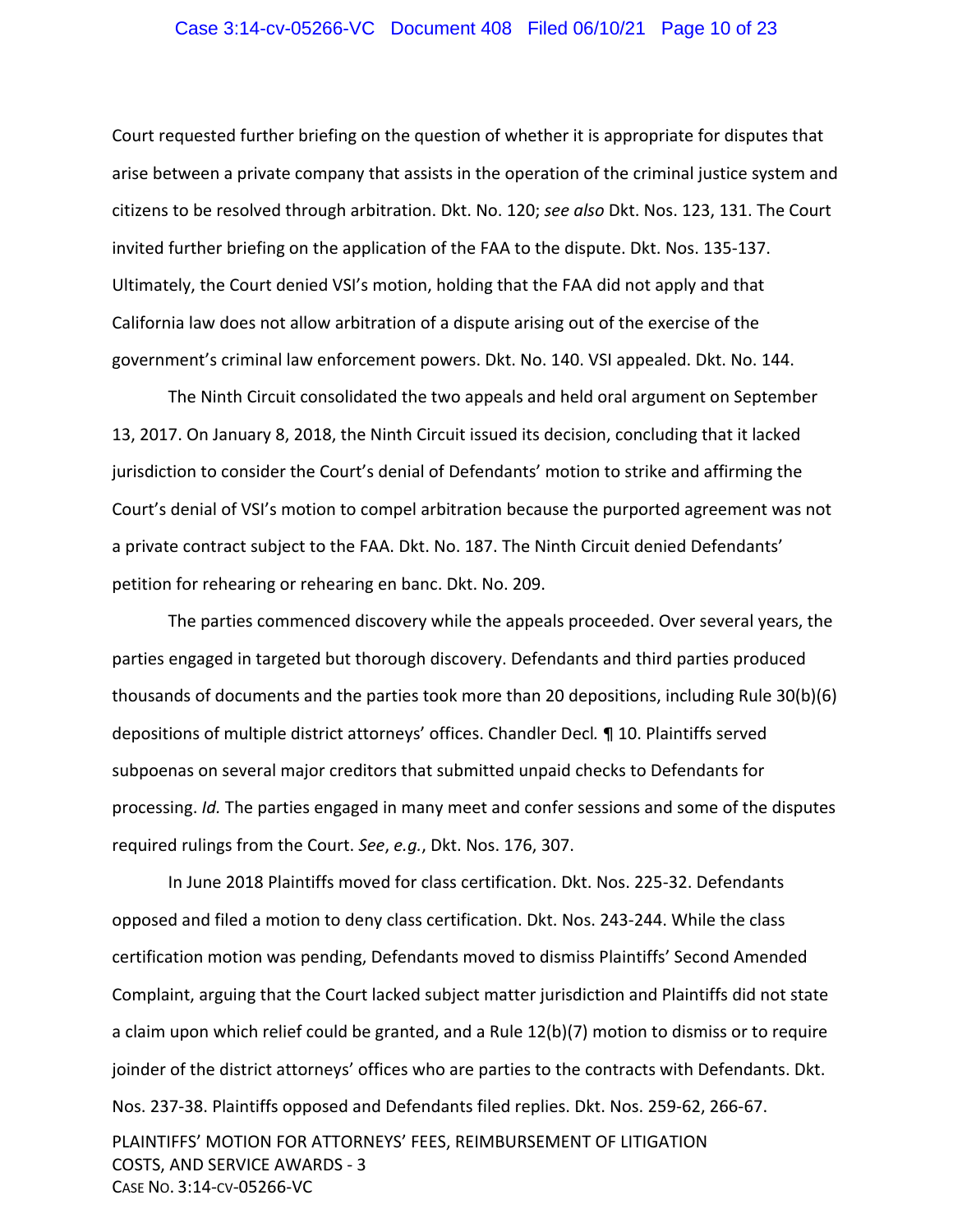## Case 3:14-cv-05266-VC Document 408 Filed 06/10/21 Page 11 of 23

Having learned that Defendants were handling many accounts from third‐party Global Payments Services, Plaintiffs moved to reopen discovery. Dkt. Nos. 235‐36. Plaintiffs sought to complete discovery of Global Payment Services, as well as the newly‐added defendants. *Id.*

The Court heard argument on Plaintiffs' motion for class certification and motion to amend the scheduling order and reopen discovery and on Defendants' motions to dismiss on November 1, 2018. The Court advised the parties that the Defendants' motions to dismiss would be denied except that the Court was inclined to find that Plaintiffs lacked Article III standing to pursue injunctive relief and to certify a class of persons who received letters from Defendants before the date on which Defendants modified the challenged program as required by a consent order between Defendants and the CFPB. Defendants modified their program consistent with the CFPB consent requirements as of May 8, 2015. Dkt. No. 284 at 1.

The Court granted Plaintiffs' motion "in large part" on December 12, 2018, certifying two litigation classes. Dkt. No. 297 at 1. The FDCPA Class consists of persons in California to whom Defendants sent a demand in connection with a returned check attempting to collect money for checks written for personal, family, or household purposes from December 1, 2013, to May 7, 2015. *Id.* The UCL class consists of persons in California to whom Defendants sent an initial collection demand in connection with a returned check at any time from September 1, 2011, to May 7, 2015, and then paid any fees to Defendants in response. *Id.* at 4. The Court found that Plaintiffs lacked standing to seek injunctive relief because they were unlikely to bounce checks again the future or, if they did, to "then be pulled into the diversion program." *Id.* at 3. The UCL Class members were therefore limited to seeking restitution of the fees the paid to Defendants. The Ninth Circuit denied the Rule 23(f) petition. Dkt. No. 313.

PLAINTIFFS' MOTION FOR ATTORNEYS' FEES, REIMBURSEMENT OF LITIGATION COSTS, AND SERVICE AWARDS ‐ 4 CASE NO. 3:14‐CV‐05266‐VC Plaintiffs retained JND Class Action Administration to disseminate notice of the Court's class certification order to the Classes. At the direction of Class Counsel, JND sent the Court‐ approved Initial Class Notice—consisting of a postcard notice and email notice, with a more detailed notice posted on the www.CheckDiversionClassAction.com website—to Class members on February 13, 2019. Dkt. No. 393 (Keough Decl*.*) ¶ 4; Dkt. Nos. 303, 308.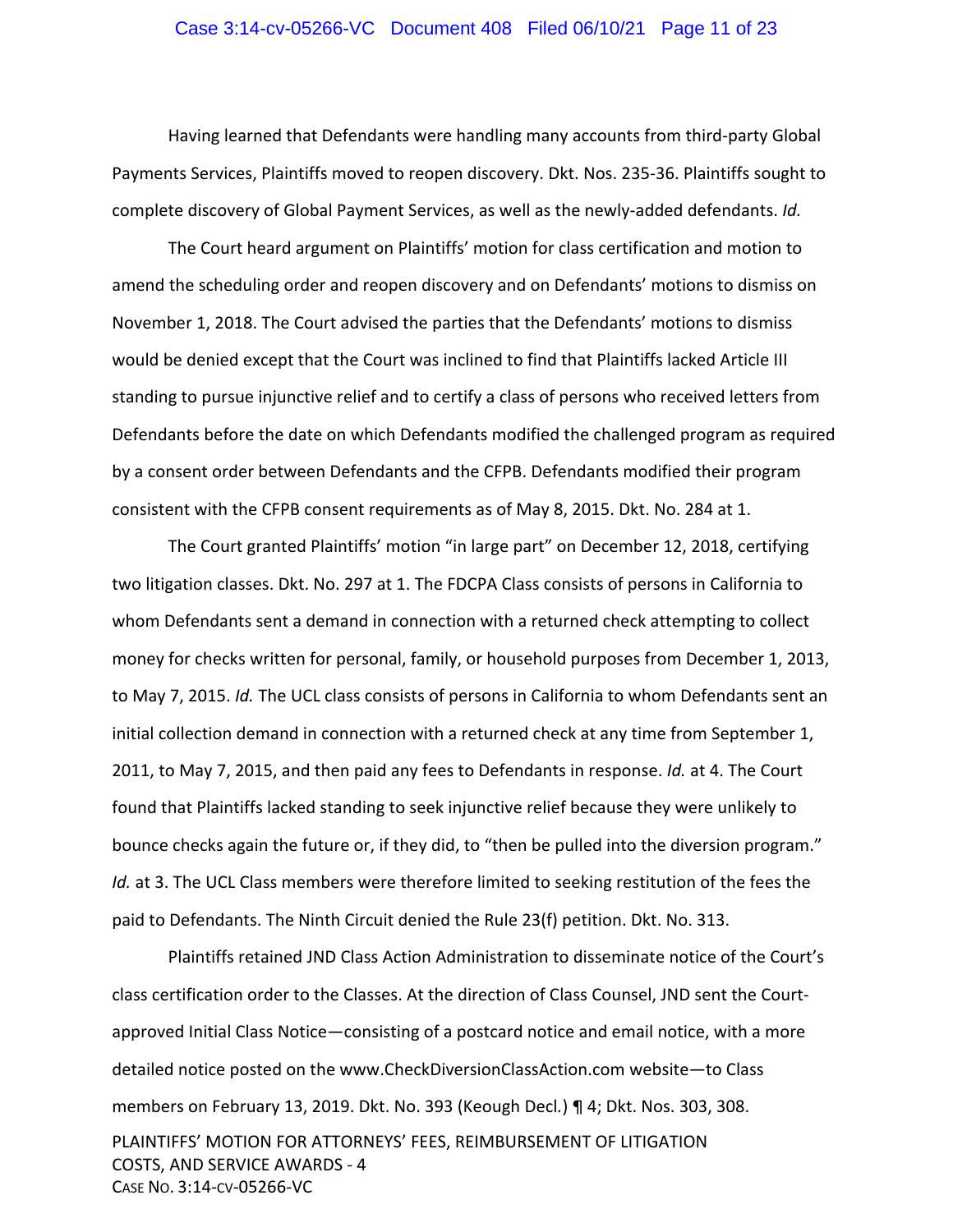## Case 3:14-cv-05266-VC Document 408 Filed 06/10/21 Page 12 of 23

The parties filed cross‐motions for summary judgment between April and June 2019. Dkt. Nos. 314‐24, 329‐30. The Court granted in part and denied in part both motions on November 20, 2019. Dkt. No. 348. The Court held that VSI is not exempt from the FDCPA's coverage but that Defendants' form letters were not misleading. *Id.* at 1‐2, 4‐22, 27. The Court granted summary judgment to Defendants on Plaintiffs' fraudulent and negligent misrepresentation claim and partial summary judgment to Defendants on the "fraudulent" and "unfair" prongs of the UCL. *Id.* at 25‐26. The Court found it could not determine whether Defendants violated the FDCPA and California law by charging unauthorized fees. *Id.* at 22‐25.

After obtaining additional discovery from counties regarding approval of Defendants' programs, the parties briefed the issue of the legality of the fees Defendants collected in a second round of cross‐motions for summary judgment. Dkt. Nos. 356‐60, 364‐65. Defendants also moved for decertification, judgment on the pleadings, and to dismiss for failure to join required parties, and Plaintiffs opposed. *Id.* The Court had not ruled on these motions when the parties negotiated the settlement.

## **B. Plaintiffs and their counsel negotiated a valuable settlement for the Classes.**

The parties first mediated in September 2016 with the assistance of Bruce Friedman, Esq. of JAMS but were unsuccessful. Chandler Decl. ¶ 11. The parties mediated again with Mr. Friedman's assistance in April 2018 and in June 2019 without reaching a resolution. *Id.*

At the parties' request, the Court referred the case to Magistrate Judge Laurel Beeler for a settlement conference. The parties provided Judge Beeler with a candid summary of the remaining issues and the challenges for settlement. At the conclusion of the November 19, 2020 conference, Judge Beeler proposed a settlement. Dkt. No. 385. After further discussions, the parties accepted the proposal and reached an agreement on November 30. Dkt. No. 386.

PLAINTIFFS' MOTION FOR ATTORNEYS' FEES, REIMBURSEMENT OF LITIGATION COSTS, AND SERVICE AWARDS ‐ 5 CASE NO. 3:14‐CV‐05266‐VC The proposed settlement requires Defendants' insurers to pay \$1,100,000 into a Settlement Fund to be allocated to Settlement Awards, administrative expenses, statutory damages and service awards to Plaintiffs, and attorneys' fees and costs, subject to approval by the Court. Settlement Agreement § III.1. Class members who submit timely, complete claim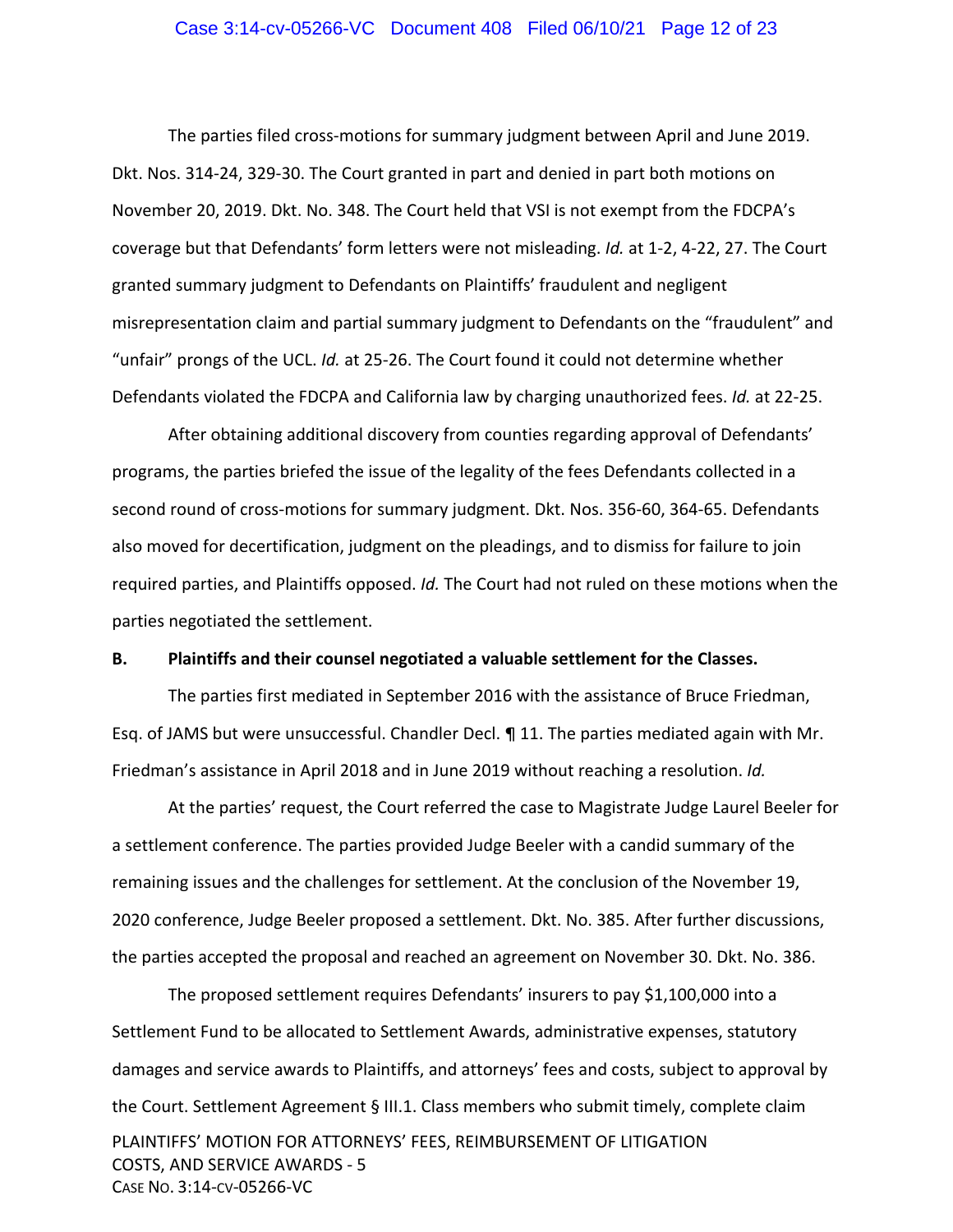## Case 3:14-cv-05266-VC Document 408 Filed 06/10/21 Page 13 of 23

forms will be paid a single Settlement Award calculated as follows:

- Members of the FDCPA Class will receive a pro rata share of the amount of the \$20,000 portion of the Settlement Fund allocated to FDCPA statutory damages.
- Members of the FDCPA Class who paid fees to Defendants and members of the UCL Class will receive a pro rata share of the Actual Damages Settlement Fund calculated based on the percentage paid by the Claimant of the total amount paid to Defendants in fees by all Claimants.

Settlement Agreement § III.4.

## **C. The Court approved dissemination of notice of the settlement to the Classes.**

Plaintiffs moved for approval to disseminate notice of the settlement to the Classes on January 29, 2021. Dkt. Nos. 390‐393. On March 2, 2021, the Court issued an order requiring supplemental briefing on the strengths and weaknesses of the remaining claims and the record for Defendants' financial condition. Dkt. No. 396. Plaintiffs filed a supplemental brief on March 12, 2021, addressing the two issues the Court raised, supported by declarations from Defendants Mats Jonsson and Karl Jonsson. Dkt. Nos. 397‐401. After a hearing on March 18, the parties filed an Amendment to the Settlement Agreement that revised the language of the release and requires a proposal for a second distribution of the Settlement Fund after the period for cashing checks has closed and revised notices. Dkt. No. 405. On March 31, the Court granted Plaintiffs' motion. Dkt. No. 406.

## **III. STATEMENT OF ISSUES**

Whether the requested attorneys' fees, costs, and combined service and statutory damages awards are reasonable and should be awarded.

## **IV. ARGUMENT AND AUTHORITY**

# **A. The percentage‐of‐the‐fund method is the appropriate method for determining a reasonable attorneys' fee award in this case.**

Courts in the Ninth Circuit have discretion to award attorneys' fees using either the percentage of the fund method or the lodestar method when settlement of a class action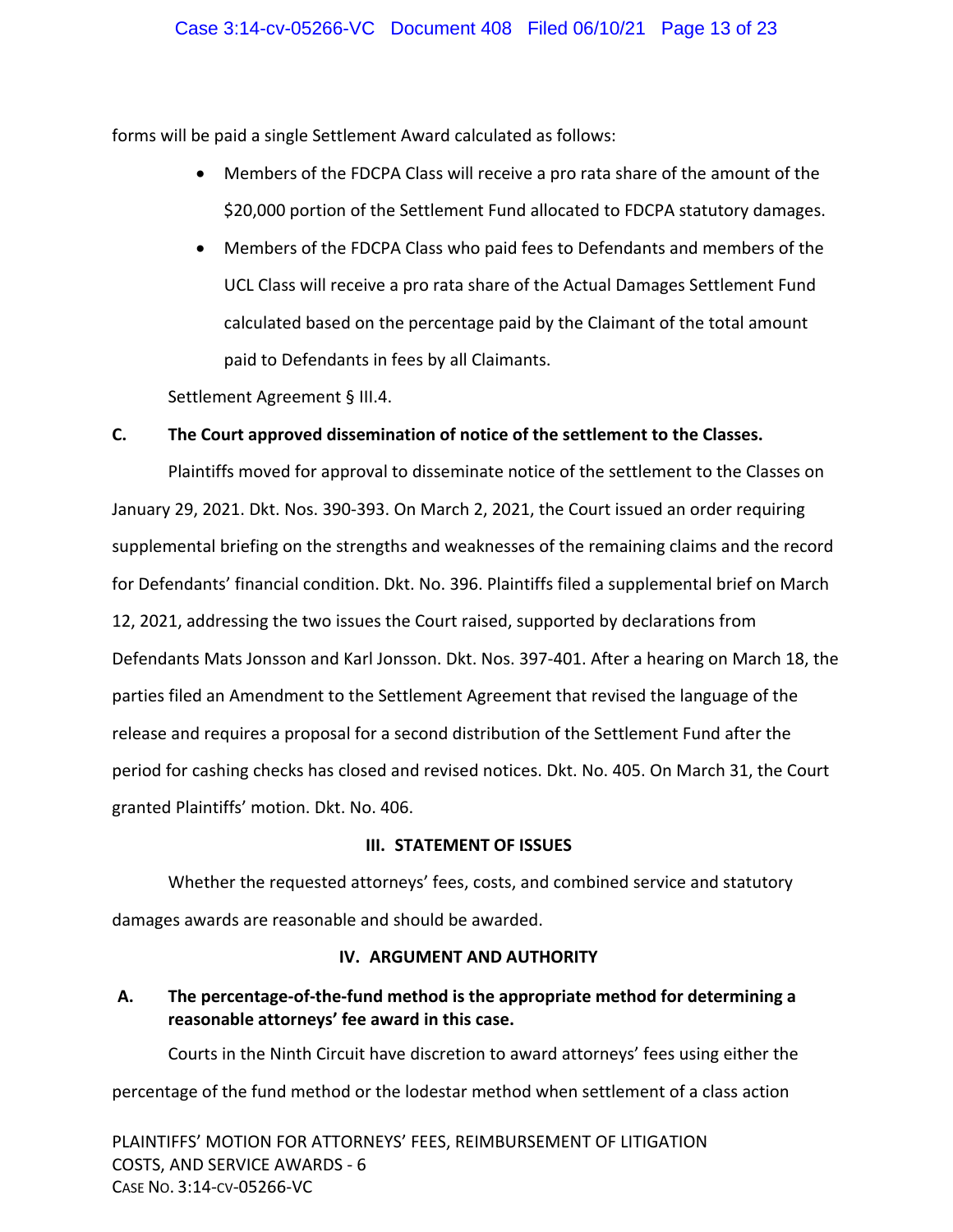### Case 3:14-cv-05266-VC Document 408 Filed 06/10/21 Page 14 of 23

creates a common fund. *Vizcaino v. Microsoft Corp.,* 290 F.3d 1043, 1047 (9th Cir. 2002). The method a district court chooses to use, and its application of that method, must achieve a reasonable result. *See In re Bluetooth Headset Prods. Liab. Litig.*, 654 F.3d 935, 942 (9th Cir. 2011) ("Though courts have discretion to choose which calculation method they use, their discretion must be exercised so as to achieve a reasonable result."). "Reasonableness is the goal, and mechanical or formulaic application of either method, where it yields an unreasonable result, can be an abuse of discretion." *In re Coordinated Pretrial Proceedings in Petroleum Prods. Antitrust Litig.*, 109 F.3d 602, 607 (9th Cir. 1997).

The percentage‐of‐the‐fund method is the appropriate method for determining a reasonable fee in this case. *See, e.g., In re Bluetooth*, 654 F.3d at 942 ("Because the benefit to the class is easily quantified in common‐fund settlements, we have allowed courts to award attorneys a percentage of the common fund in lieu of the often more time‐consuming task of calculating the lodestar."). Class Counsel's efforts resulted in a \$1,100,000 common fund, which will be distributed to Settlement Class Members after deducting administration expenses, Court‐approved fees and costs, and Court‐approved service awards.

1. A fee award of 25% of the Settlement Fund will fairly compensate Class Counsel for their work on behalf of the Classes.

The Ninth Circuit has instructed that 25% is "a proper benchmark figure," with common fund fees typically ranging from 20% to 30% of the fund. *In re Coordinated Pretrial*, 109 F.3d at 607 (citation omitted); *see also In re Bluetooth*, 654 F.3d at 942 ("[C]ourts typically calculate 25% of the fund as the 'benchmark' for a reasonable fee award, providing adequate explanation in the record of any 'special circumstances' justifying a departure."). The percentage may be adjusted up or down based on the court's consideration of "all of the circumstances of the case." *Vizcaino*, 290 F.3d at 1048. The relevant circumstances include (1) the results achieved for the class, (2) the risk counsel assumed, (3) the skill required and the quality of the work, (4) the contingent nature of the fee, (5) whether the fee is above or below the market rate, and (6) awards in similar cases. *Id.* at 1048‐50.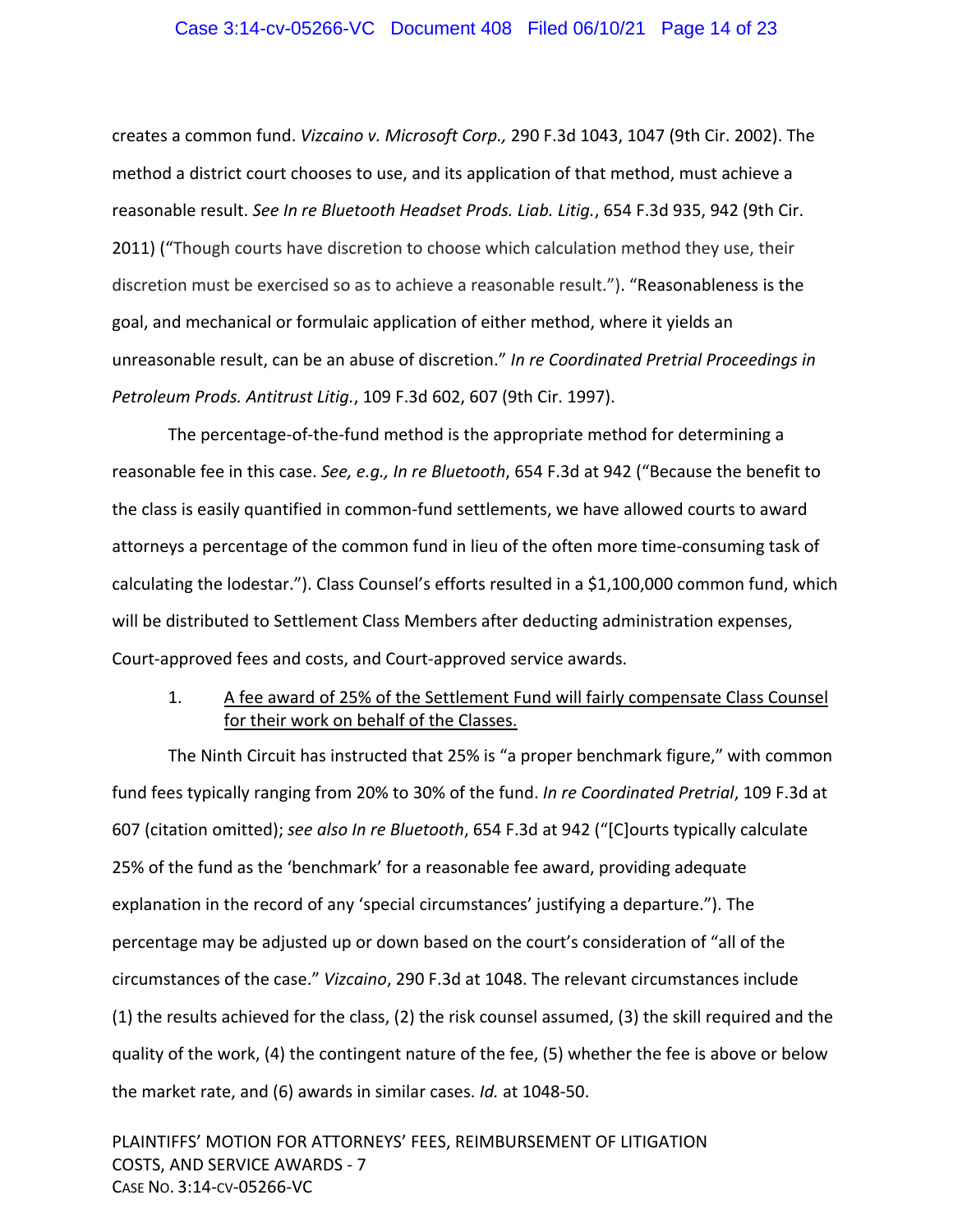## Case 3:14-cv-05266-VC Document 408 Filed 06/10/21 Page 15 of 23

Consideration of the relevant circumstances supports a fee award of 25% of the Settlement Fund, or \$275,000. This is not a "mega fund" case and Plaintiff's counsel do not seek a windfall. *See In re Bluetooth*, 654 F.3d at 942‐43 (courts should adjust the benchmark percentage where awarding 25% of a mega fund "would yield windfall profits for class counsel in light of the hours spent on the case"). The requested fee is a proportional distribution of the settlement, there is no "clear sailing arrangement," and no portion of the Settlement Fund will revert to Defendants. *See id.* at 947‐49. Without any guarantee that they would ever be paid, Class Counsel devoted more than 3,500 hours to litigating this case over more than six years before the parties reached a settlement. Chandler Decl. **¶** 14, 16. A fee of \$275,000 is far less than Class Counsel's lodestar, which is over \$2.4 million. *Id.* ¶ 16; Arons Decl. ¶ 5; Gupta Decl. ¶ 16; Ram Decl. ¶¶ 2, 4, 6.

## a. *Class Counsel achieved an excellent settlement for the Classes.*

PLAINTIFFS' MOTION FOR ATTORNEYS' FEES, REIMBURSEMENT OF LITIGATION COSTS, AND SERVICE AWARDS ‐ 8 CASE NO. 3:14‐CV‐05266‐VC This was an extremely hard‐fought case. Class Counsel defeated Defendants' motions to dismiss and motion to compel arbitration as well as Defendants' appeals of the Court's rulings on the motions. Class Counsel's pursuit of necessary discovery from Defendants required many meet and confer sessions and rulings from the Court. Class Counsel reviewed thousands of documents produced by Defendants and third parties. Class Counsel successfully moved for class certification, defeated Defendants' Rule 23(f) petition, and disseminated notice to the certified Classes. Class Counsel also briefed two rounds of cross‐motions for summary judgment. By the time the parties engaged in settlement negotiations with the assistance of Magistrate Judge Laurel Beeler in November 2020, six years had passed since the initial complaint was filed. The claims had been narrowed by the Court's ruling on the first round of cross‐motions for summary judgment and the outcome of the second round of cross‐motions was highly uncertain. Among other things, Plaintiffs faced a risk of losing on the merits and decertification of the Classes if the Court accepted Defendants' argument that the fees Defendants collected were authorized by California law. Even if Plaintiffs prevailed, retained certification, and survived the inevitable appellate process, they faced a considerable hurdle of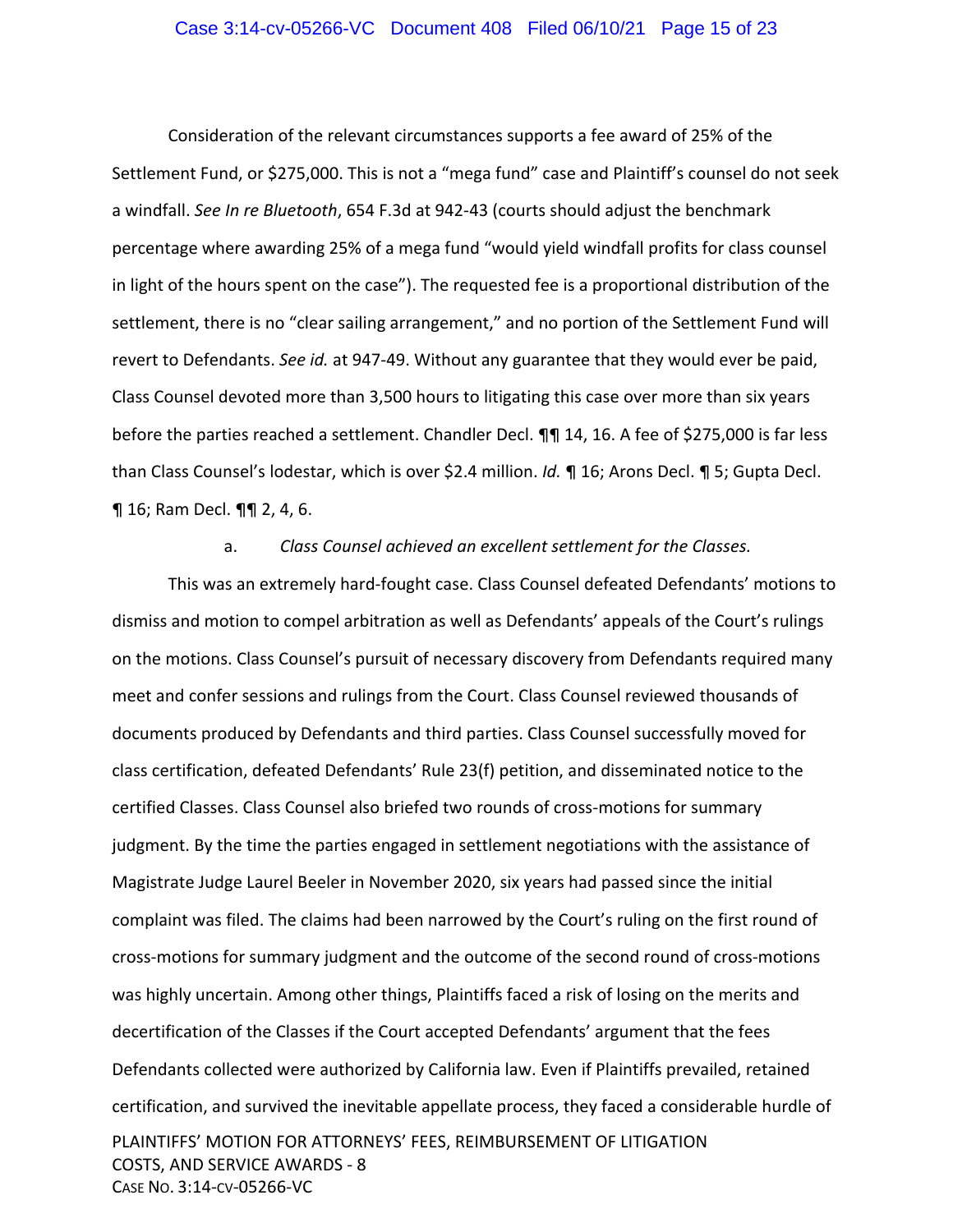## Case 3:14-cv-05266-VC Document 408 Filed 06/10/21 Page 16 of 23

collecting from Defendants, whose net worth was negligible at the time of the negotiations. *See* Dkt. Nos. 392, 398, 399, 401; *see also* Dkt. No. 391 ¶¶ 4‐5.

Under these circumstances, the settlement is an excellent result for the Classes, who were unlikely to pursue any relief on an individual basis and now will recover some of the allegedly unlawful fees they paid to Defendants. This settlement also follows the Defendants' settlement with the CFPB and reimbursement of more than \$6 million to California residents who paid fees to Defendants between July 21, 2011 and March 30, 2015. Dkt. No. 244 at 3‐4. Settlement Class members who paid Defendants' fees have therefore already received some compensation related to the claims asserted against Defendants in this case.

The amount Class members will recover depends on the number of claims filed. JND estimates that approximately 6% of Class members will submit a claim based on JND's experience with claims processes generally and in similar cases. Dkt. No. 393 (Keough Decl.) ¶ 6. Of the 48,212 members of the Settlement Classes, 26,992 paid fees to Defendants. Dkt. No. 324 ¶ 6. These Class members will be paid an award from the \$535,000 Actual Damages Settlement Fund that is proportional to the amount of fees they paid to Defendants. If 6% of these Class members file claims, the average payment will be \$330.34. All members of the FDCPA Class who file valid claims will receive an equal portion of the \$20,000; FDCPA Class members who paid fees to Defendants will receive this amount in addition to their portion of the Actual Damages Settlement Fund. There are 29,531 members of the FDCPA Class. Dkt. No. 342 ¶ 6. If 6% of FDCPA Class members file claims, they will each receive \$11.29.

The benefit to the Settlement Class, which is "[t]he most important factor," weighs in favor of Class Counsel's fee request. *In re Capacitors Antitrust Litig.*, No. 3:17‐md‐02801‐JD, 2018 WL 4790575, at \*3 (N.D. Cal. Sept. 21, 2018).

b. *Class Counsel assumed a significant risk of no recovery.* 

PLAINTIFFS' MOTION FOR ATTORNEYS' FEES, REIMBURSEMENT OF LITIGATION COSTS, AND SERVICE AWARDS ‐ 9 CASE NO. 3:14‐CV‐05266‐VC Class Counsel's fee request also reflects that the case was risky and handled on a contingency basis. *In re Online DVD‐Rental Antitrust Litig.*, 779 F.3d 934, 954‐55 (9th Cir. 2015); *Vizcaino*, 290 F.3d at 1048. Class Counsel represented Plaintiffs and the Classes entirely on a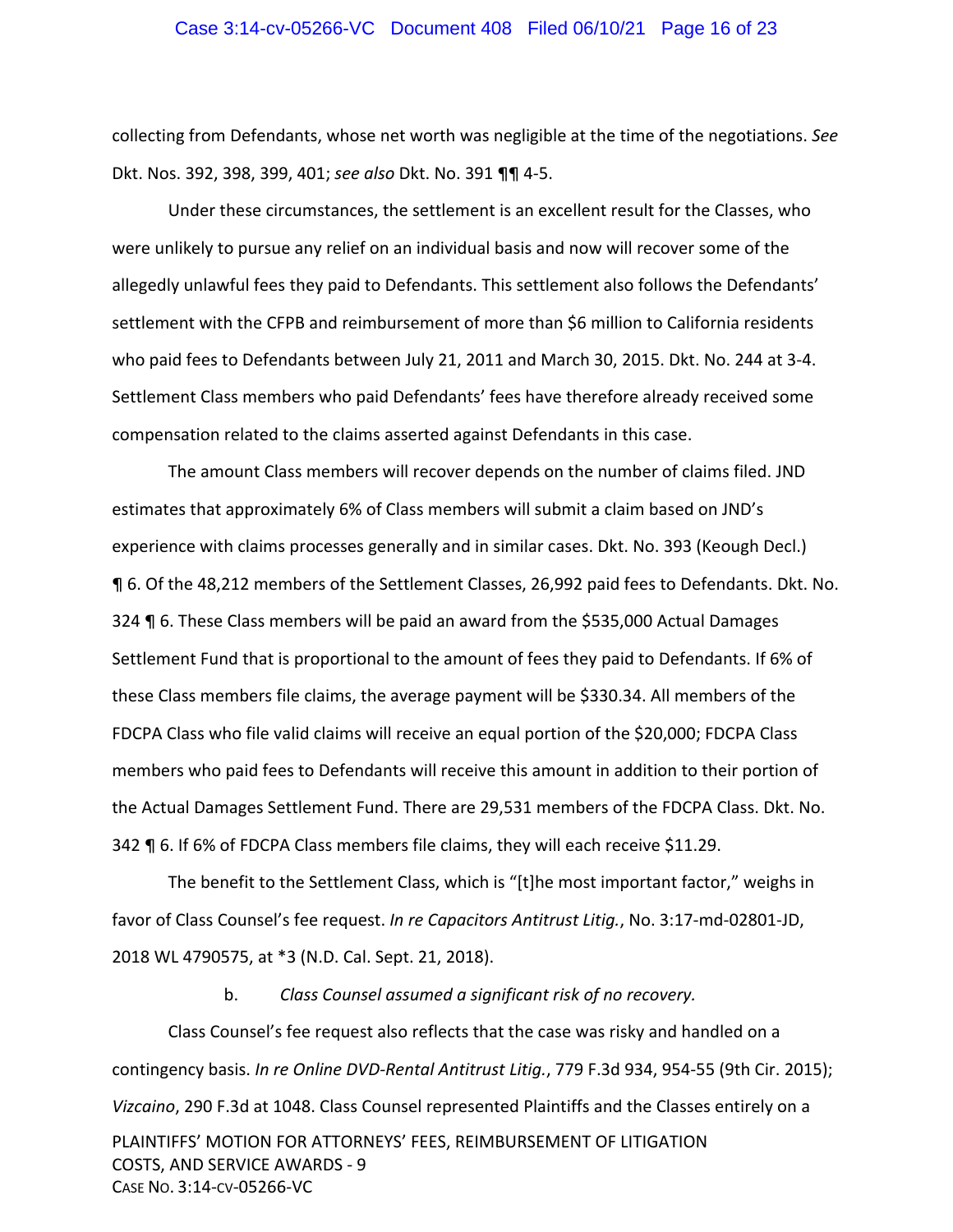## Case 3:14-cv-05266-VC Document 408 Filed 06/10/21 Page 17 of 23

contingent basis. They devoted more than 3,500 hours to litigating this case, foregoing opportunities to work on other cases, and now request a fee that is a mere fraction of their lodestar. Because of the novelty of the claims, the extensive motion practice, and Defendants' dwindling net worth, Class Counsel faced the very real risk they would not recover any fees and costs. "The risk that further litigation might result in Plaintiffs not recovering at all, particularly a case involving complicated legal issues, is a significant factor in the award of fees." *In re Omnivision Techs., Inc*., 559 F. Supp. 2d 1036, 1046‐47 (N.D. Cal. 2008). These risks weigh in favor of Class Counsel's fee request.

## c. *Class Counsel's quality of work delivered a recovery for the Classes.*

Class Counsel drew on their experience in litigating consumer fraud and debt collection cases to develop the legal theories Plaintiffs asserted and then develop evidence to support the Classes' claims. The multiple motions that Plaintiffs prevailed on—as well as three rulings by the Ninth Circuit—are also a testament to Class Counsel's skill and quality of work. When it became evident that the Classes faced significant risk of losing on the merits and collecting nothing or prevailing and still collecting nothing because of Defendants' financial condition and insurance policies that are unlikely to cover a judgment for unlawful fees, Class Counsel negotiated a settlement that ensured Class Members recovered a portion of the fees they paid. The high quality of Class Counsel's representation is reflected in all of the work they performed over the six years of litigation. *See Wallace v. Countrywide Home Loans, Inc.*, No. SACV 08‐1463‐JLS, 2015 WL 13284517, at \*9 (C.D. Cal. Apr. 17, 2015) (factors reflecting counsel's skill included developing the facts and legal claims, conducting discovery, reviewing documents, retaining experts, motion practice, and negotiating and drafting the settlement).

PLAINTIFFS' MOTION FOR ATTORNEYS' FEES, REIMBURSEMENT OF LITIGATION COSTS, AND SERVICE AWARDS ‐ 10 CASE NO. 3:14‐CV‐05266‐VC Class Counsel's ability to negotiate a favorable settlement despite the vigorous opposition of Defendants' counsel also supports their fee request. *See, e.g.*, *Lofton v. Verizon Wireless LLC*, No. C 13‐05665 YGR, 2016 WL 7985253, at \*1 (N.D. Cal. May 27, 2016) (the "risks of class litigation against an able defendant well able to defend itself vigorously" support an upward adjustment in the fee award); *Knight v. Red Door Salons, Inc.*, No. 08‐01520, 2009 WL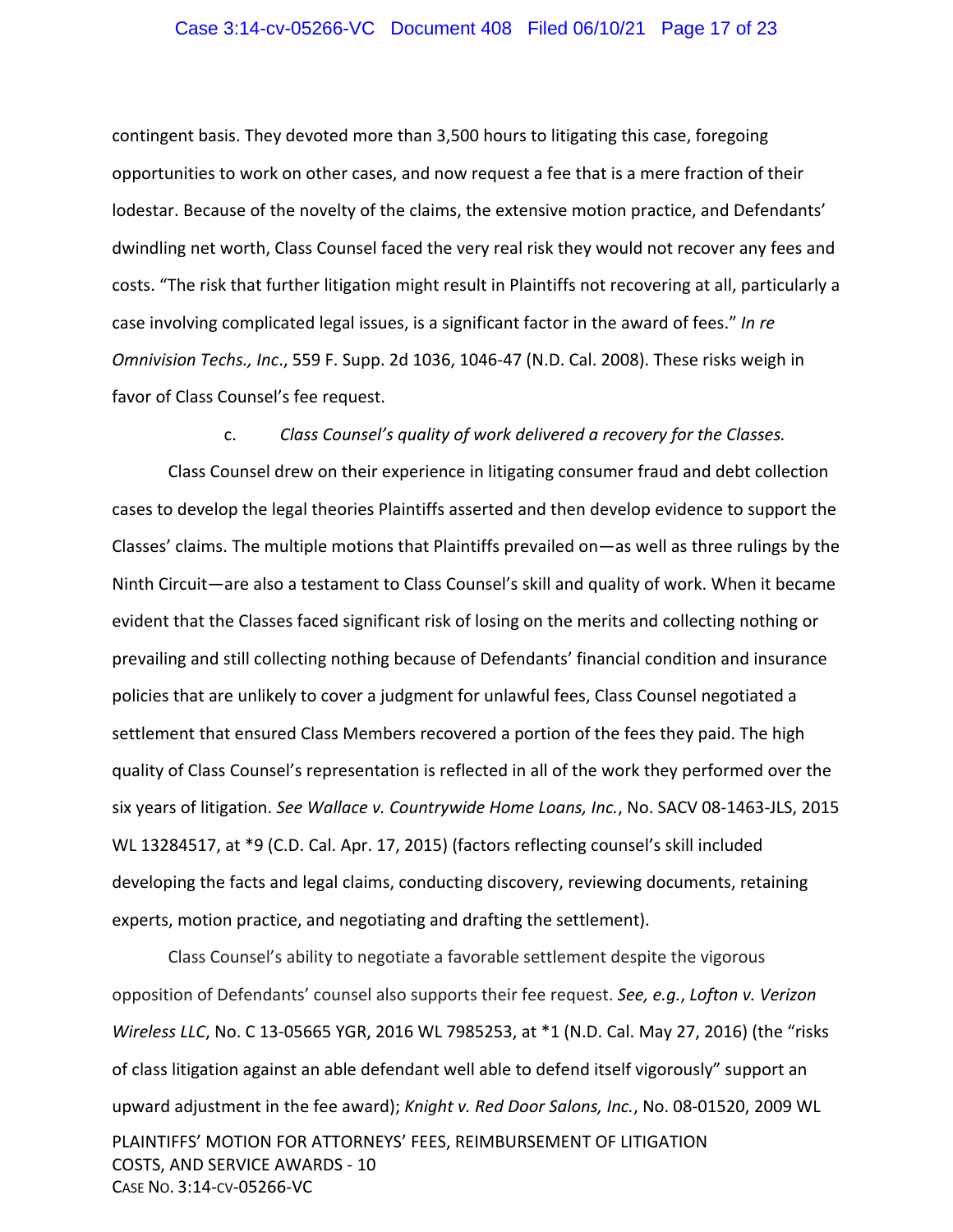248367, at \*6 (N.D. Cal. Feb. 2, 2009) (where defense counsel "understood the legal uncertainties in this case[] and were in a position to mount a vigorous defense," the favorable settlement was a "testament to Plaintiffs' counsel's skill"). This factor weighs in favor of Class Counsel's fee request.

d. *Awards in similar cases confirm the requested fee is reasonable.*  This Court has recognized that "fee awards of approximately 33⅓% are typical for settlements up to \$10 million." *Zamora v. Lyft, Inc.*, No. 3:16‐cv‐02558‐VC, 2018 WL 4657308, at \*3 (N.D. Cal. Sept. 26, 2018). Courts in this circuit have awarded fees equal to the 25% benchmark or higher in many similar consumer class action settlements. *See*, *e.g*., *Sanders v. LoanCare, LLC*, No. CV 18‐9376 PA, 2020 WL 8365241, at \*9 (C.D. Cal. Dec. 4, 2020) (awarding 25% of settlement fund, or \$850,000, in FDCPA and UCL settlement); *De La Torre v. CashCall, Inc.*, No. 08‐CV‐03174‐MEJ, 2017 WL 5524718, at \*13 (N.D. Cal. Nov. 17, 2017) (awarding a fee equal to 40% of a \$1.5 settlement fund in UCL class action); *Zepeda v. PayPal, Inc.*, No. C 10‐ 1668 SBA, 2017 WL 1113293, at \*21 (N.D. Cal. Mar. 24, 2017) ("fee awards in other consumer class actions support the conclusion that a fee award based on 25% of the Settlement Fund is reasonable and appropriate").

#### 2. A lodestar crosscheck confirms the requested fee is reasonable.

The Court is not required to perform a lodestar crosscheck in evaluating Class Counsel's fee request. *See Farrell v. Bank of Am. Corp., N.A.*, 827 F. App'x 628, 630 (9th Cir. 2020) ("This Court has consistently refused to adopt a crosscheck requirement, and we do so once more."). Even if it chooses to do a lodestar crosscheck, "[t]he aim is to 'do rough justice, not to achieve auditing perfection.'" *In re Apple Inc. Device Performance Litig.*, No. 5:18‐md‐02827‐EJD, 2021 WL 1022866, at \*7 (N.D. Cal. Mar. 17, 2021) (quoting *Hefler v. Wells Fargo & Co.*, No. 16‐cv‐ 05479‐JST, 2018 WL 6619983, at \*14 (N.D. Cal. Dec. 18, 2018)); *see also In re Capacitors*, 2018 WL 4790575, at \*6 (a cross-check does not require "mathematical precision nor bean-counting" and may be based on summaries rather than billing records).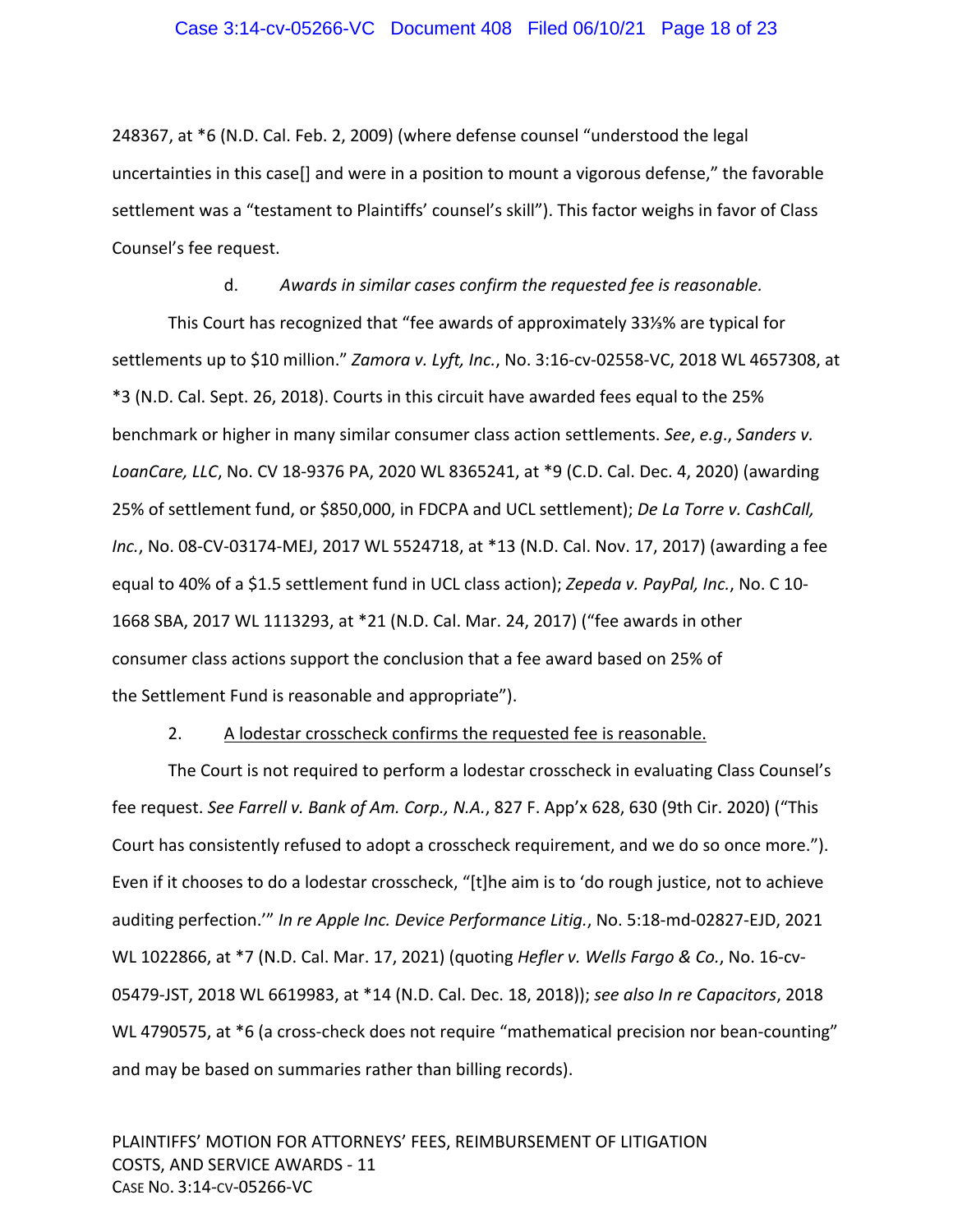## Case 3:14-cv-05266-VC Document 408 Filed 06/10/21 Page 19 of 23

"In conducting a lodestar cross‐check, a court takes the 'number of hours reasonably expended on the litigation multiplied by a reasonable hourly rate.'" *Hefler*, 2018 WL 6619983, at \*14. This litigation involved extensive discovery of Defendants and third parties and substantial motion practice—including three appeals to the Ninth Circuit. The more than 3,500 hours Class Counsel devoted to this litigation were reasonable and necessary "taking into consideration the amount of substantive litigation activity." *In re Apple Device*, 2021 WL 1022866, at \*8. Class Counsel have provided the Court with their time records detailing the work they performed on behalf of the Classes. Chandler Decl.  $\P$  16-20, Ex. 2; Arons Decl.  $\P$  5, Ex. 1; Gupta Decl. ¶ 16, Ex. A; *see also* Ram Decl. ¶¶ 2, 4, 6 (describing work performed).

PLAINTIFFS' MOTION FOR ATTORNEYS' FEES, REIMBURSEMENT OF LITIGATION COSTS, AND SERVICE AWARDS ‐ 12 CASE NO. 3:14‐CV‐05266‐VC Class Counsel's rates are "reasonable and comparable to the fees generally charged by attorneys with similar experience, ability, and reputation for work on similar matters in this judicial district." *Rivas v. BG Retail, LLC*, No. 16‐CV‐06458‐BLF, 2020 WL 264401, at \*7 (N.D. Cal. Jan. 16, 2020). "To determine the prevailing market rate, courts may rely on attorney affidavits as well as 'decisions by other courts awarding similar rates for work in the same geographical area by attorneys with comparable levels of experience.'" *Id.* (citation omitted). Class Counsel have provided the Court with declarations describing their background and experience. Chandler Decl. ¶¶ 1‐8; Arons Decl. ¶¶ 8‐13; Gupta Decl. ¶¶ 1‐11; Ram Decl. ¶¶ 3, 5, 7, Exs. A‐C. Class Counsel's hourly rates are also consistent with rates approved by courts in this district, which typically range from \$300 to \$1,000 for attorneys. *See Dickey v. Advanced Micro Devices, Inc.*, No. 15‐cv‐04922‐HSG, 2020 WL 870928, at \*8 (N.D. Cal. Feb. 21, 2020) (finding rates between \$275 and \$1,000 for attorneys reasonable); *In re Yahoo! Inc. Customer Data Sec. Breach Litig.*, No. 16‐MD‐02752‐LHK, 2020 WL 4212811, at \*26 (N.D. Cal. July 22, 2020) (approving rates of \$450 to \$900 for partners, \$160 to \$850 for non‐partner attorneys, and \$50 to \$380 for staff members); *Zamora*, 2018 WL 4657308, at \*3 (finding rates of \$280 to \$850 for attorneys and \$240 to \$260 for staff to be reasonable); *Superior Consulting Servs., Inc. v. Steeves‐Kiss*, No. 17‐cv‐06059‐EMC, 2018 WL 2183295, at \*5 (N.D. Cal. May 11, 2018) ("[D]istrict courts in Northern California have found that rates of \$475 to \$975 per hour for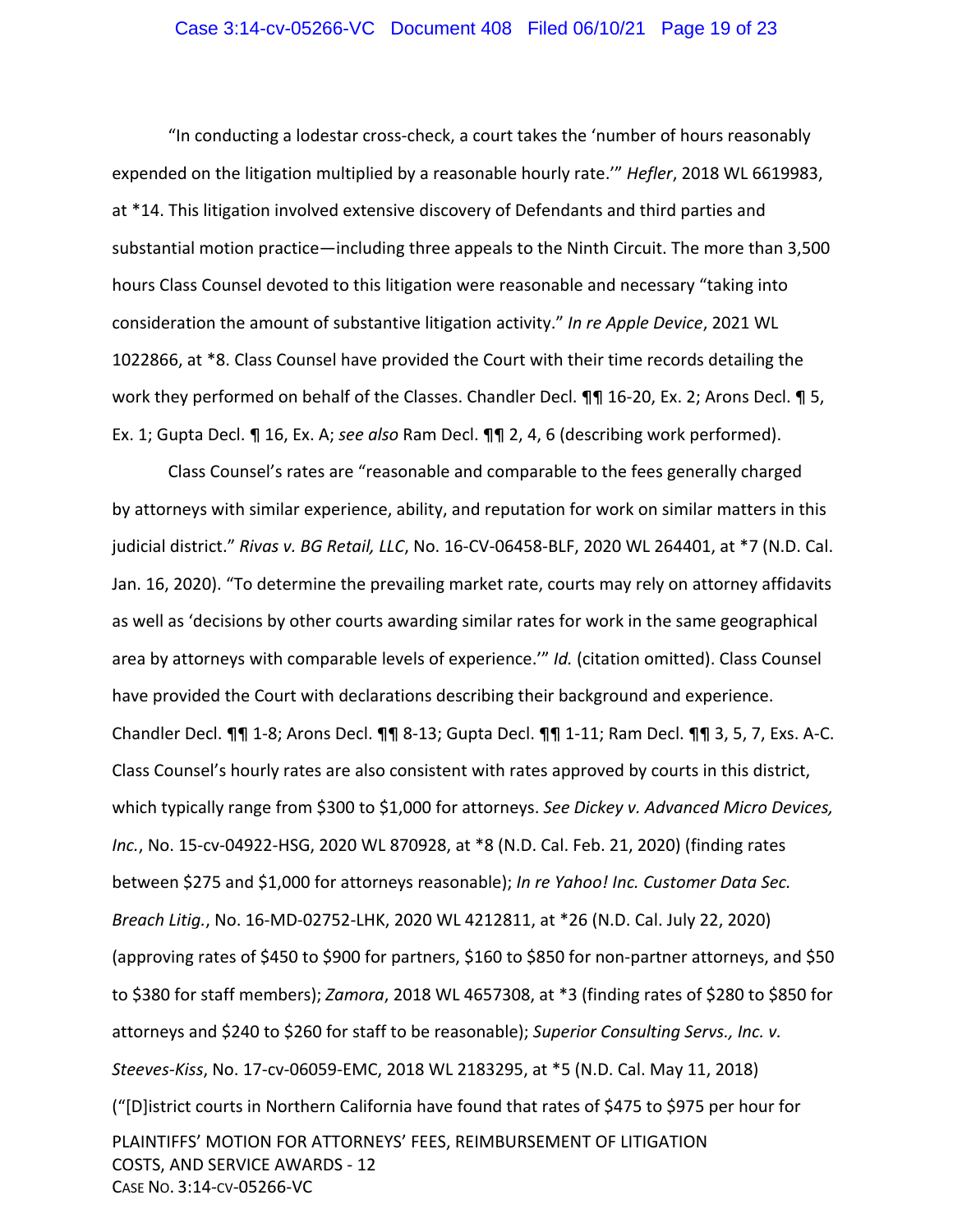## Case 3:14-cv-05266-VC Document 408 Filed 06/10/21 Page 20 of 23

partners and \$300 to \$490 per hour for associates are reasonable."); *see also Hefler*, 2018 WL 6619983, at \*14 (finding rates of \$245 to \$350 reasonable for paralegals); *700 Valencia St. LLC v. Farina Focaccia & Cucina Italiana, LLC*, No. 15‐CV‐04931‐JCS, 2018 WL 783930, at \*4 (N.D. Cal. Feb. 8, 2018) (finding rate of \$335 reasonable for paralegal with 10 years of experience); *Nitsch v. DreamWorks Animation SKG Inc.*, No. 14‐CV‐04062‐LHK, 2017 WL 2423161, at \*9 (N.D. Cal. June 5, 2017) (finding rate of \$290 per hour for paralegal reasonable).

Finally, Class Counsel's fee request is far below their actual lodestar of over \$2,400,000. "[A] multiplier below 1.0 is below the range typically awarded by courts and is presumptively reasonable." *Wong v. Arlo Techs., Inc.*, No. 5:19‐CV‐00372‐BLF, 2021 WL 1531171, at \*11 (N.D. Cal. Apr. 19, 2021) (approving fees of 25% of \$1.25 million settlement fund, which amounted to 0.43 of counsel's lodestar); *see also Rivas*, 2020 WL 264401, at \*8 ("A negative multiplier 'suggests that the negotiated fee award is a reasonable and fair valuation of the services rendered to the class by class counsel.'" (citation omitted)).

#### **B. Class Counsel's litigation costs were necessarily and reasonably incurred.**

Class Counsel request reimbursement of \$130,151.66 in litigation costs, which includes \$39,150 in expert fees, \$14,750 in mediation costs, and over \$21,000 in court reporting costs. Chandler Decl. ¶ 21. "It is appropriate to reimburse attorneys prosecuting class claims on a contingent basis for 'reasonable expenses that would typically be billed to paying clients in non‐ contingency matters,' *i.e.*, costs 'incidental and necessary to the effective representation of the Class.'" *In re Capacitors*, 2018 WL 4790575, at \*6 (citation omitted); *see also Vincent v. Hughes Air W.*, 557 F.2d 759, 769 (9th Cir. 1977). These costs were necessary to the litigation, reasonable in amount, and the type of costs typically billed to paying clients. *See Dickey*, 2020 WL 870928, at \*9 (approving "professional service fees (for experts and investigators), travel fees, and discovery‐related fees"); *In re Yahoo!*, 2020 WL 4212811, at \*42 (approving reimbursement of costs for expert fees, travel, transcripts, document management, copying, mailing and serving documents, electronic research, and filing and court fees). The requested amount is less than the \$135,000 stated in the settlement notices.

PLAINTIFFS' MOTION FOR ATTORNEYS' FEES, REIMBURSEMENT OF LITIGATION COSTS, AND SERVICE AWARDS ‐ 13 CASE NO. 3:14‐CV‐05266‐VC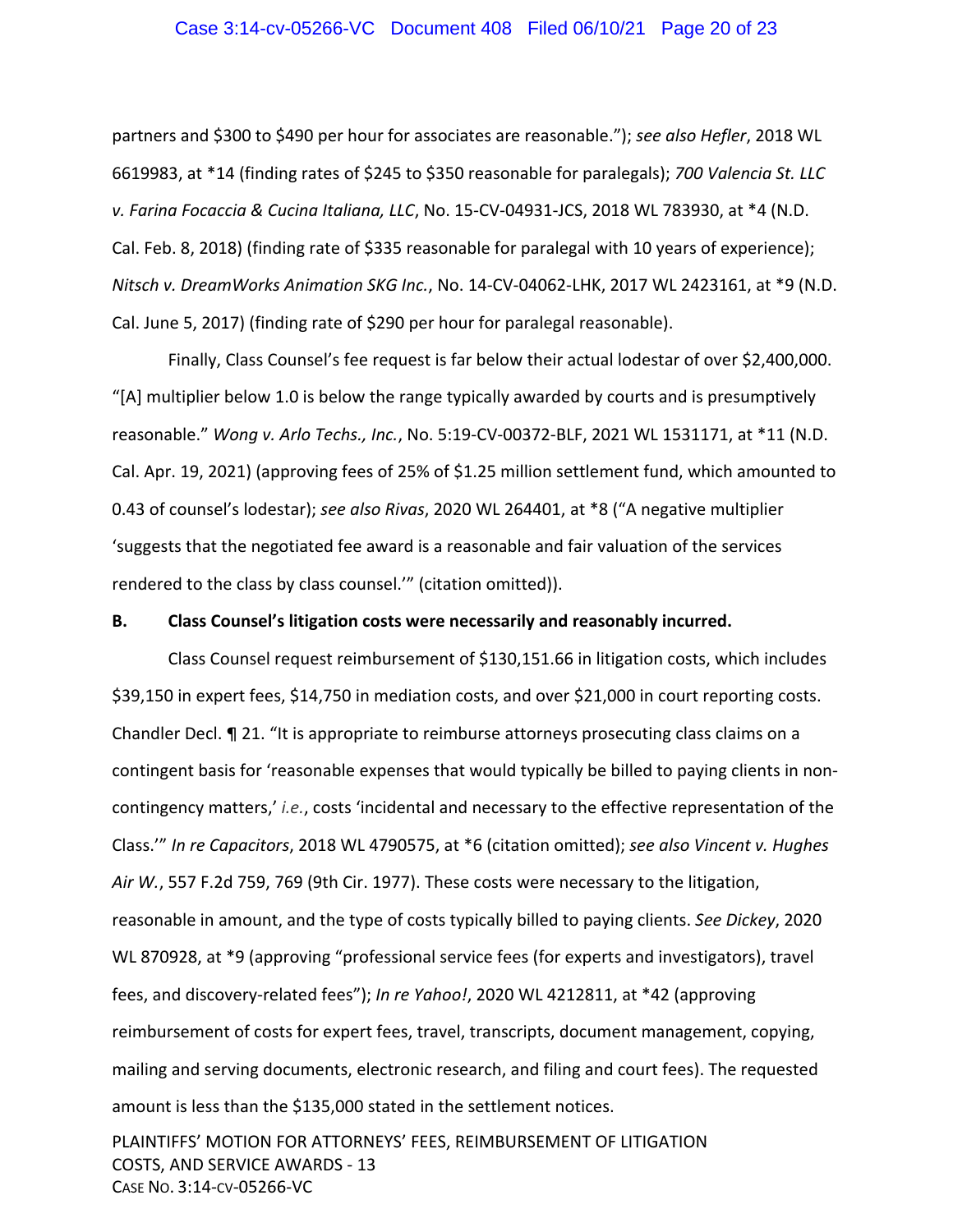### **C. Plaintiffs request combined service and statutory damages awards of \$3,000.**

Plaintiffs request a combined statutory damages and service award of \$3,000 for each Plaintiff, or \$9,000 total. Plaintiffs are entitled to statutory damages of \$1,000 under the FDPCA. 15 U.S.C. § 1692k. The Ninth Circuit has explained that service awards are "intended to compensate class representatives for work undertaken on behalf of a class 'are fairly typical in class action cases.'" *In re Online DVD‐Rental*, 779 F.3d at 943 (citation omitted). "Service awards recognize the effort class representatives expend, the financial or reputational risk they undertake, and their willingness to act as private attorneys general." *Abante Rooter & Plumbing, Inc. v. Pivotal Payments Inc.*, No. 3:16‐cv‐05486‐JCS, 2018 WL 8949777, at \*6 (N.D. Cal. Oct. 15, 2018) (citation omitted). Courts consider the class representative's actions to protect the interests of the class, the degree to which the class has benefitted from those actions, the time and effort the class representative expended in pursuing the litigation, and any risk the class representative assumed. *Staton v. Boeing Co.*, 327 F.3d 938, 977 (9th Cir. 2003). Plaintiffs devoted significant time to assisting Class Counsel with this case for the benefit of all Class members, including developing the claims, responding to voluminous written discovery, and being deposed. Chandler Decl. ¶ 22. Plaintiffs agreed to be the public face of the case despite having to disclose their financial circumstances and respond to Defendants' questioning about sensitive topics. Service awards of \$2,000 are appropriate in this case and below the Ninth Circuit benchmark of \$5,000. *In re Yahoo Mail Litig.*, No. 13‐CV‐4980‐LHK, 2016 WL 4474612, at \*11 (N.D. Cal. Aug. 25, 2016); *see also Online DVD*, 779 F.3d at 942 (rejecting argument that \$5,000 service award created a conflict where settlement provided for \$12 individual awards).

### **V. CONCLUSION**

Plaintiffs request that the Court grant their motion for an award of attorneys' fees, costs, and combined statutory damages and service awards.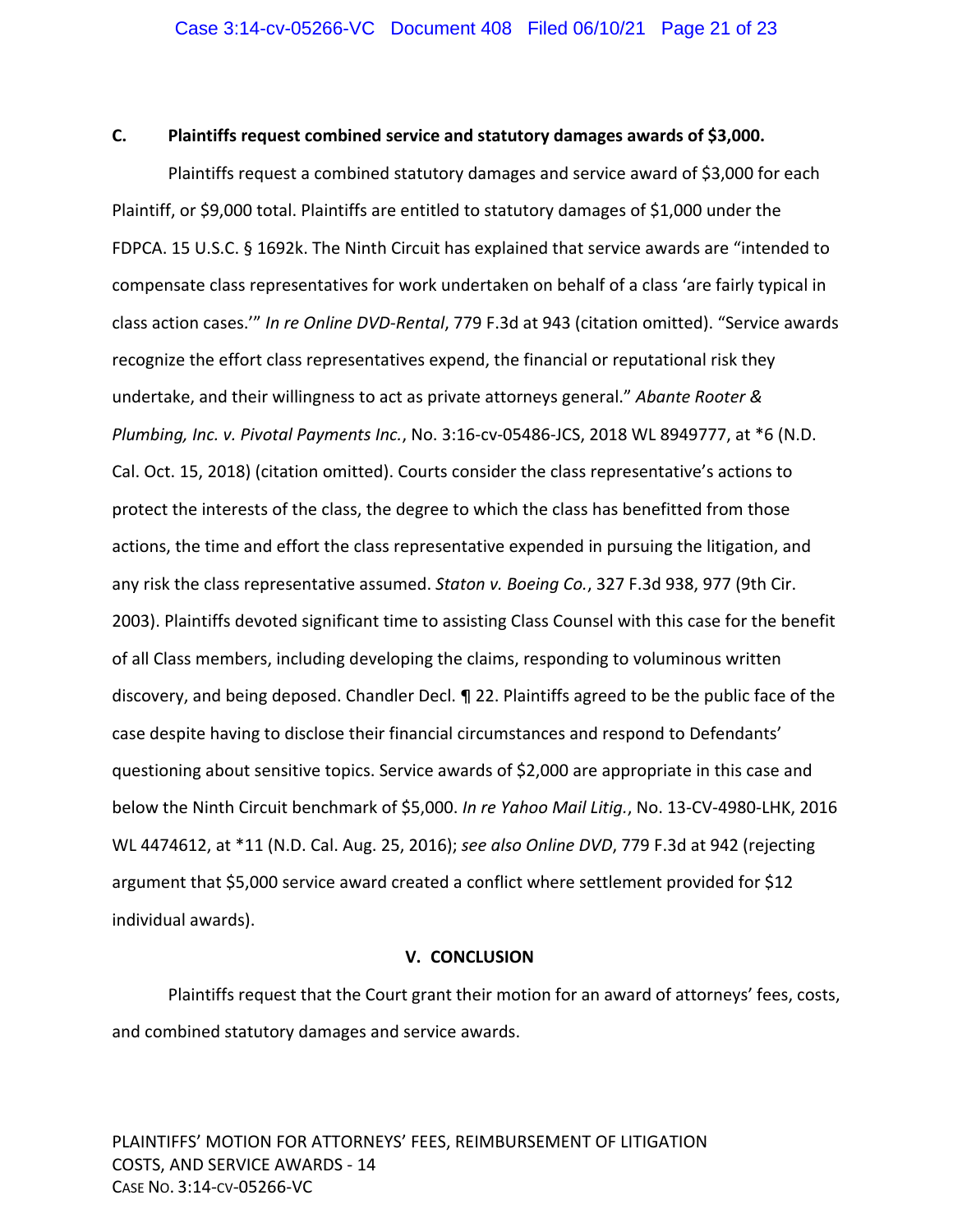RESPECTFULLY SUBMITTED AND DATED this 10th day of June, 2021.

## TERRELL MARSHALL LAW GROUP PLLC

By: /s/ Blythe H. Chandler, *Admitted Pro Hac Vice* Blythe H. Chandler, *Admitted Pro Hac Vice* Email: bchandler@terrellmarshall.com Beth E. Terrell, CSB #178181 Email: bterrell@terrellmarshall.com 936 North 34th Street, Suite 300 Seattle, Washington 98103‐8869 Telephone: (206) 816‐6603 Facsimile: (206) 319‐5450

Paul Arons, CSB #84970 Email: lopa@rockisland.com LAW OFFICE OF PAUL ARONS 685 Spring Street, Suite 104 Friday Harbor, Washington 98250 Telephone: (360) 378‐6496 Facsimile: (360) 378‐6498

Deepak Gupta, *Admitted Pro Hac Vice* Email: deepak@guptawessler.com GUPTA WESSLER PLLC 1900 L Street, NW, Suite 312 Washington, DC 20036 Telephone: (202) 888‐1741 Facsimile: (202) 888‐7792

Michael F. Ram. CSB #104805 Email: mram@forthepeople.com Marie N. Appel, CSB #187483 Email: mappel@forthepeople.com MORGAN & MORGAN COMPLEX LITIGATION GROUP 711 Van Ness Avenue, Suite 500 San Francisco, California 94102 Telephone: (415) 358‐6913 Facsimile: (415) 358‐6923

*Class Counsel*